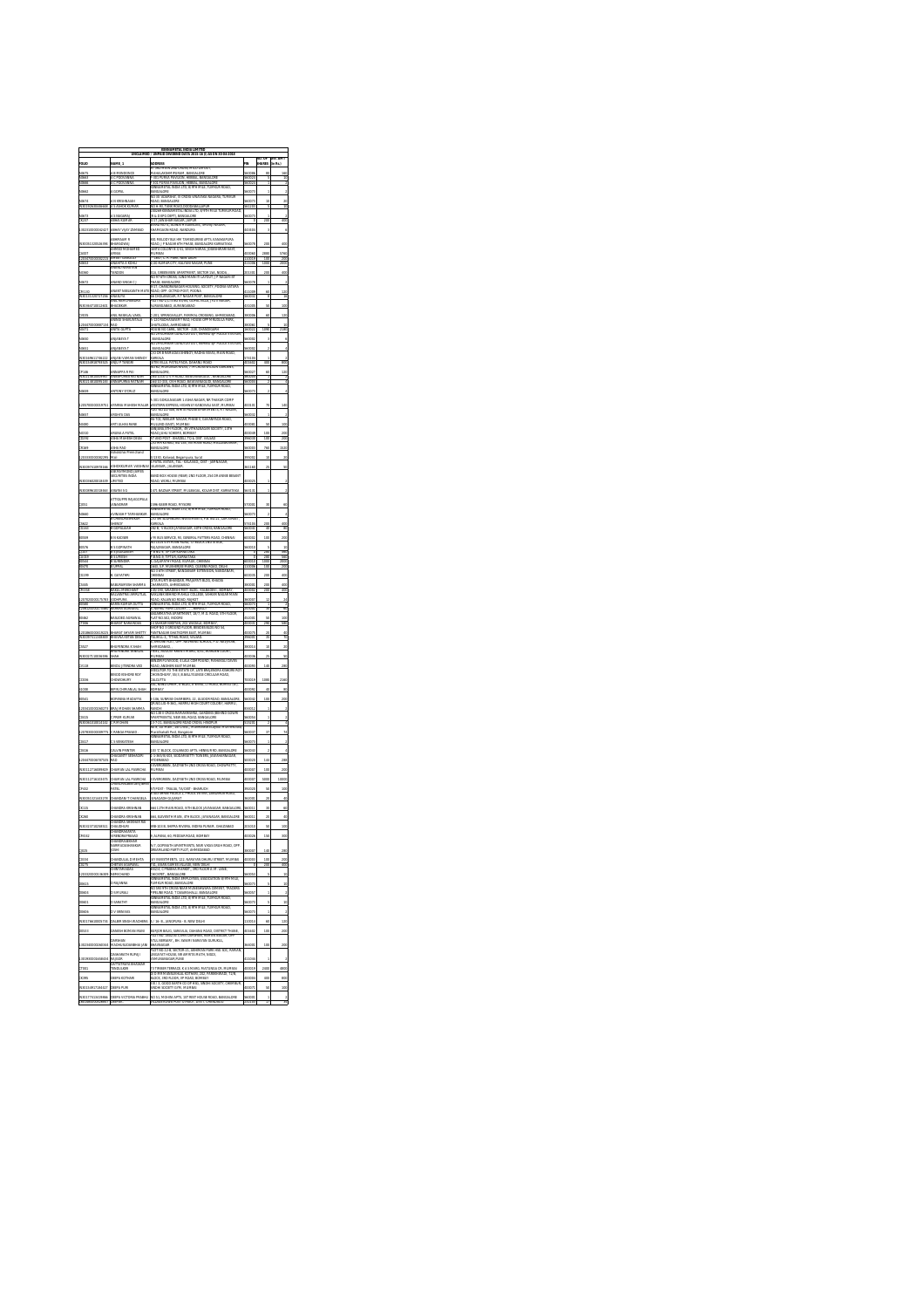|                                      |                                                                          | .<br>1904, NEELAM NAGAR, PHJI, MULUND (EAST), MUMBA<br>U 1-SAIBABA SOCIETY, NEAR RAIL NAGAR-1, RAJKOT,                                                                                                                                          |                  |                  |                     |
|--------------------------------------|--------------------------------------------------------------------------|-------------------------------------------------------------------------------------------------------------------------------------------------------------------------------------------------------------------------------------------------|------------------|------------------|---------------------|
|                                      | AGIA MEENA N                                                             | MKOT                                                                                                                                                                                                                                            |                  |                  |                     |
|                                      | SARPOTA                                                                  | KAKO I<br>EVO NARAINA TRADING CO., SIG, SAPPHIRE ARCADE<br>FLOOR, M.G. ROAD, GHATKOPAR (EAST), MUMBAI<br>VO 176 FERRS RESIDENCY, BEHIND CHRISTU JAYANTI<br>ARAC ELI VIRALIA POST, BANGALORE<br>ARKY. - BA WYT<br>ARKY - BA WYT<br>ARKY - BA WYT |                  | ite              |                     |
|                                      |                                                                          |                                                                                                                                                                                                                                                 |                  |                  |                     |
|                                      |                                                                          | WEST MASI STREET, MADURAL<br>WANETAL INDIA LTD, 8/9TH MILE, TUMKU<br>CENN                                                                                                                                                                       |                  |                  |                     |
|                                      | <b>VENUGOPA</b>                                                          | ANGALORE<br><b><i>RAMPATTY VAZHAPADDI TK</i></b>                                                                                                                                                                                                |                  |                  |                     |
|                                      | ELIAS MANVEL D'SOUZA                                                     | AGASH - MERBHAT, TALUKA - WASAI<br>B-307, VEENA SITAR, SECTOR NO.1, MAWAV<br>KANDIVALI (WEST), MUMBAI                                                                                                                                           |                  | 10C              |                     |
|                                      | FALCIUNI K KAPADIA<br>FEROZ RUSTAMA                                      | OULATRAM MANSION: THIRD FLOOR                                                                                                                                                                                                                   |                  |                  |                     |
|                                      | NAR<br>w                                                                 | <b>BOMBAY</b><br><b>OLABA</b><br>1 1/7, KUMAR CITY, WADAGOANSHE<br>ENNAMETAL INDIA LTD, 8/9TH MILE                                                                                                                                              |                  |                  |                     |
|                                      |                                                                          | NGALC<br>KARVY COMPUTERSHARES PVT LTD.                                                                                                                                                                                                          |                  |                  |                     |
|                                      |                                                                          | AN VILAS ROAD, OPP NATIO<br>$\overline{D}$<br>F KENNAMETAL I LTD, TUMKLI                                                                                                                                                                        |                  |                  |                     |
|                                      |                                                                          | BANGALORE<br>13TH CROSS 1ST MAIN<br>LAYOUT, BANGALORE                                                                                                                                                                                           |                  |                  |                     |
|                                      |                                                                          | ASH APT, STH                                                                                                                                                                                                                                    |                  |                  |                     |
|                                      |                                                                          | (3), O V H ROAD, BASAVANAG<br>TAL INDIA LTD, 8/9TH MILE, TUI                                                                                                                                                                                    |                  |                  |                     |
|                                      |                                                                          | OODWEL APARTMEN                                                                                                                                                                                                                                 |                  |                  |                     |
|                                      |                                                                          | AT NO 42, KA                                                                                                                                                                                                                                    |                  |                  |                     |
|                                      | <b>MTARAM</b>                                                            | ro: Mils P R Hosangadi, Flat No.4A, Blog No.9B,<br>Iahakau, Model Town Co.op. Hou. Soc. Mahakau,<br>Ave Road, Andherije), Bombay                                                                                                                |                  |                  |                     |
|                                      |                                                                          | THE COLONY MAHADEVAPURA POST<br>VD 09055<br>IO 38 I<br>ďE<br>FELD ROAD                                                                                                                                                                          |                  |                  |                     |
|                                      | CIRIJA SRINIVAS                                                          | BANGALORE<br>3PP VET SCHOOL, VASAVI TEMPLE<br>OUT<br>ö<br>URAM, BANGALORE                                                                                                                                                                       |                  |                  |                     |
|                                      |                                                                          | m/s Naraina Trading Company, 308, Sapphire Arcade,<br>Iro Floor, M.G. Road, Ghatxopar (East), Mumbai                                                                                                                                            |                  |                  |                     |
|                                      | ata bimal bhatia<br>Xorhale anilkumar<br>MARDAN                          | AVISHKAR<br>.<br>2. S.MAHANT ROAD, VILE PARLE (E., M.<br>IDEV AGARINALA, P.O.- BAKHRABAD, .                                                                                                                                                     |                  |                  |                     |
|                                      | GOPAL AGARIN                                                             | ASCHIM MEDINIFUR                                                                                                                                                                                                                                |                  |                  |                     |
|                                      | 20VIND ONKARI<br>23.AAM ABBAS                                            | PR CHITRAKOOT BUILDING, RAM NAGAR, DIST. -AKOLA<br>192, BHAIIPALA LANE, RASSIWALA BUILDING, 4TH FLOOR                                                                                                                                           |                  |                  |                     |
|                                      | LIMOHAMMED                                                               | NUMBAL<br>CI CHAM<br>BERS, FLAT NO 9 STH FLOOR, DINSHAW VATO                                                                                                                                                                                    |                  |                  |                     |
|                                      |                                                                          | OAD, MUMBAL                                                                                                                                                                                                                                     |                  |                  |                     |
|                                      | RPUR RAMANATH RAC                                                        | .<br>1940: Main , 2nd Cross, Mahalakshin Layout, 80231<br>140: Main , 2nd Cross, Mahalakshin Layout, Bangalor<br>177, Y. III Block, Bashyam Crolle, Rajawaragar,                                                                                |                  |                  |                     |
|                                      | HK LINGARAJLI                                                            | BLOCK<br>BANGALORE                                                                                                                                                                                                                              |                  |                  |                     |
|                                      | H PRAEHAKAR                                                              | KENNAMETAL INDIA LTD, 8/9TH MILE, TUMICUR, BAN                                                                                                                                                                                                  |                  |                  |                     |
|                                      |                                                                          | 6, REST HOUSE CRESCENT, G                                                                                                                                                                                                                       |                  |                  |                     |
|                                      | ARLAL SUNDARJI I                                                         | G 67, MRPL COLONY, KUTHETHOOR POST, KATIPALLA VAA                                                                                                                                                                                               |                  |                  |                     |
|                                      | PRASATH SI                                                               | MANGALORE<br>1 SHIVALI API<br>WRTMENTS, NEAR LAW CARDEN, ELLIS                                                                                                                                                                                  |                  |                  |                     |
|                                      | HARIT JASHWANT BHATT<br>HASIT BHARATKUMAR<br>oshpura<br>Hemant Vithaldas | .<br>A10, METROPOLITAN, 20 NAROS DUTT ROAD, PALI E<br>.<br>Naraina trazing company, 396, 546<br>Naraina trazing company, 396, 546                                                                                                               |                  |                  |                     |
|                                      | <b>HATIA</b>                                                             | R.OOR, M.G. ROAD, GHATKOPAR (EAST), MUMBAI                                                                                                                                                                                                      |                  |                  |                     |
|                                      | EMENTON<br>MOHANI                                                        | 522, MEHTA APT, 4TH FLOOR, PUNJABI GALI, L.T. ROAD                                                                                                                                                                                              |                  |                  |                     |
|                                      |                                                                          | VLI (W), BOMBAY<br>SRI MATHAII P & T LAY<br>v RO<br>4D<br><b>BAN</b>                                                                                                                                                                            |                  |                  |                     |
|                                      | <b>RIBHAINAN</b>                                                         | na)<br>TOWNSHIP, STREET NO O                                                                                                                                                                                                                    |                  |                  |                     |
|                                      |                                                                          |                                                                                                                                                                                                                                                 |                  |                  |                     |
|                                      |                                                                          |                                                                                                                                                                                                                                                 |                  |                  |                     |
|                                      |                                                                          |                                                                                                                                                                                                                                                 |                  |                  |                     |
|                                      |                                                                          | BARODA                                                                                                                                                                                                                                          |                  |                  |                     |
|                                      |                                                                          | NADIAD<br>щ                                                                                                                                                                                                                                     |                  |                  |                     |
|                                      |                                                                          |                                                                                                                                                                                                                                                 |                  |                  |                     |
|                                      |                                                                          |                                                                                                                                                                                                                                                 |                  |                  |                     |
|                                      |                                                                          | OUSE NO.16.1st MAIN, lind CROSS, MSR NACAR, BA<br>ARMATAKA                                                                                                                                                                                      |                  |                  |                     |
|                                      |                                                                          |                                                                                                                                                                                                                                                 |                  |                  |                     |
|                                      |                                                                          | 06, 11TH CROSS, WILSON GARDENS, BANGALORE,<br>12/10 GANDHI NAGAR, MIG COLONY, BANDRA EAST,<br>aumbai<br>Covardhaai nacar blog no -<br>4, FLAT NO 1434 WIN                                                                                       |                  |                  |                     |
|                                      |                                                                          | 348)<br>392,                                                                                                                                                                                                                                    |                  |                  |                     |
|                                      | <b>IGNESH VINCOCHANDRA</b>                                               | opp., Poisor Cyemerhana, Kandivali W, Mul<br>Bhankar Mansion., 2nd Floor, Flat No.1., 3<br>Dr Bhalekar Street., S.V.P. Road, Bombay                                                                                                             |                  |                  |                     |
|                                      |                                                                          | .<br>D/11. Shreeram Society, Near Shankar Nagar, Rab<br>Amraiwadi, Ahmedabad<br>CYO RATILAL WALE DHORAIWANA, AZAD CHOWK                                                                                                                         |                  |                  |                     |
|                                      | ITENDRA A.DHUVAV<br>IWANLAL TOTARAN                                      | AMBAVATI (M.S.),<br>FLAT NO 6 BLDG 2, NEETA TERRACE, SETH MANG                                                                                                                                                                                  |                  |                  |                     |
|                                      | AIA.<br><b>CSH MAYA</b>                                                  | une<br>3 Mahayir Nagar Society,                                                                                                                                                                                                                 |                  |                  |                     |
|                                      |                                                                          | .<br>14 Mahawa nagar Society, Nr R J Tibrew<br>Nastrapur, Ahmedabad Gujarat                                                                                                                                                                     |                  |                  |                     |
|                                      | iothi Chandrashekar<br>Yotsiva surfakant<br>PARINH                       | .<br>103, CETRI LAYOUT, BOGADI II PHASE, MYSORE<br>101. SHREE SHARNAM FLATS., 15T FLOCIR, 63, L                                                                                                                                                 |                  |                  |                     |
|                                      | K B SREEKANTHA<br>K CHANDRASHEK                                          | .<br>K. HAVELI TEMPLE, PROD. RD., VADODARA<br>ENNAMETAL INDIA LTD, 8/9TH MILE, TUM<br>SANGALORE<br>ENNAMETAL INDIA LTD, 8/                                                                                                                      |                  |                  |                     |
|                                      |                                                                          | SANGALORE<br>SHANTINIVAS", 4-SQUTH END                                                                                                                                                                                                          |                  |                  |                     |
|                                      | COVINDARANA                                                              | NGALORE                                                                                                                                                                                                                                         |                  |                  |                     |
|                                      |                                                                          | <u>IO. 7-3-148A, MAIN BAZAAR, HINDUF</u><br>LOT NO 56 I STR <u>EET, JEEVAN NACAR</u> ,<br>HENNAI                                                                                                                                                |                  |                  |                     |
|                                      |                                                                          | I VIJAVVILLA, 79 WORLI SEAFACE, BOMBAY<br>60 7 V MARK, 15TH CROSS LAKKASANDRA, SUBBASAJL                                                                                                                                                        |                  |                  |                     |
|                                      |                                                                          | LAYOUT, BANGALORE<br>KENNAMETAL INDIA LTD, B/9TH MILE,                                                                                                                                                                                          |                  |                  |                     |
|                                      |                                                                          | MNGALORE<br>ENNAMETAL INDIA LTD, 8/9TH I<br>NGALOR                                                                                                                                                                                              |                  |                  |                     |
|                                      |                                                                          | AT NO 215                                                                                                                                                                                                                                       |                  |                  |                     |
|                                      |                                                                          |                                                                                                                                                                                                                                                 |                  |                  |                     |
| ico                                  | SURES                                                                    | <b>ANGALORE</b><br>L INDIA LTD, 8/9TH MILE, TUMICUR RO                                                                                                                                                                                          |                  |                  |                     |
| ceo;                                 | CS V PRASAF                                                              | NGALO                                                                                                                                                                                                                                           | 560073           |                  |                     |
|                                      | << VENKATESHAMURTH                                                       | AMBUTA B<br>MNDENAG<br>n<br>198                                                                                                                                                                                                                 | simo             |                  |                     |
| csana                                | SUNDAR                                                                   | .<br>FLAT NO 7, 15T FLOOR, DENA PALACE CO-OP HSG SO<br>LTD, NAHUR VILLAGE ROAD, MULUND WEST, BOMBA                                                                                                                                              |                  |                  |                     |
|                                      |                                                                          |                                                                                                                                                                                                                                                 |                  |                  |                     |
| 6072<br>CVOC<br>12034500000          | UABRATMA<br>Hainana<br>Uamla Gan<br>ANCHAN BHANS                         | .<br>SADHASHIV PETH, POONA<br>SADHASHIV PETH, POONA<br>VO K.S.BHANSALI, P-13 BLOCK'B' LAKE TOWN,                                                                                                                                                |                  |                  |                     |
| N3007241                             | <b>CAPIL CHOPRA</b>                                                      |                                                                                                                                                                                                                                                 |                  | i ti             |                     |
| 00004                                | <b>CAPIL DEV KALIA</b>                                                   |                                                                                                                                                                                                                                                 | 400019           | 2400             | 4800                |
| <b>KD517</b>                         | GARAN H PATEL                                                            | 8-67, NI FLOOR, KAUSHAMBI, CHAZIABAD, UTTAR PRADESH<br>HEMBHUNGA OR, MUITOOR ROOM NO 11, VATCHARAI LANE<br>MATUNGA OR, MUMBA<br>POST - UTTARSANDA<br>POST - UTTARSANDA<br>TOT NO 42 MIG PHASE-4, T V COLONY, VANASTHALIKSRAM,<br>PLOT NO 42 MIG | 387370           | top              | 200                 |
| 12                                   | <b>CARNAM RADHA</b><br><b>CASTURE C.B</b>                                | .<br>HYDERABAD<br>KENNAMETAL INDIA LTD, B/9TH MILE, TUMKUR ROAD,<br>NGALORE                                                                                                                                                                     |                  | ï                | 1                   |
|                                      | KATTEPURA RANGARAO                                                       | 29 A UPSTAIRS SAI NAGAR 2PHASE, CHIKKABETTAHALLI                                                                                                                                                                                                |                  |                  |                     |
| 1301930001002934<br>IN30120910028VOS | <b>IMOHAWRAJ</b><br><b>KAVITA VYAS</b>                                   | <b>ALC</b><br>A - 15 , 2nd FLOOR, HAUZ KHAS, NEW DELHI<br>15. NATIONAL CO-OP, HSG SCY , BANER ROAD : AUNDH                                                                                                                                      | 110010           |                  | $\overline{\alpha}$ |
| CM301                                | GRKAR LATA MANOHAR                                                       |                                                                                                                                                                                                                                                 | 41100            | 6C               | 120                 |
| 020051313605579                      | <b>GRAN ANANT KAMAT</b><br>KISHOP SHRIDHAP                               | OONA<br>LOT NO 20 MANURESH GINDE COLONY, SAVAGAON ROAD<br>MANAWADI, BELGALIM, KARNATAKA<br>RAT NO 1 BRAMHACHAITANYA APT, VISE MALA, COLLEGE                                                                                                     | 590000<br>422005 | $\overline{u}$   | 10                  |
| 820133018219415<br>1203320009048889  | <sup>Kismu</sup> n -----<br>HARDAS<br>K <u>OMAL Y DHRUA</u>              |                                                                                                                                                                                                                                                 |                  |                  | $rac{20}{40}$       |
| R30127630440473                      | KOTA PADMAJA                                                             | T NO 1 DRAWN ----<br>ID, NASHIK<br>YARA LIPARKOT ROAD, JUNAGADH<br>EE GANESH, PLOT NO 63/C, VISHNU VIHAR SOCIETY NEA<br><b>NIDA II, BAKOT</b>                                                                                                   | 360005           | ١œ               | 200                 |
| R30364710031662                      | COVINDACHARYA KAVERI                                                     | .<br>FLAT 203,BLDG.NO.4,RAHUL TOWERS, BEHIND BABA<br>GARDEN RESTARUNT, PAUD ROAD,XOTHRUD, PUNE                                                                                                                                                  | 411038           |                  | 10                  |
| 02002391188246                       |                                                                          |                                                                                                                                                                                                                                                 | 560093           | 10               | 20                  |
| KD677                                | GISHNA MURTHY G<br>GISHNABAI GAWNAN<br>MANOCIKAR                         | .<br>Door no C 505 august Park, 1st B Cross<br>Caggadasapura Main Road, bangalore, karnataka<br>Cad Anil N Buur, 6 leela apartment kohindor Colony,<br>SAHAKAR NAGAR NO 2 PARVATI, PUNE                                                         | 41100            | 140              | za:                 |
| 1203440300012962<br>KD705            | MAANATHAYER<br>VADAKANDARA<br>KULBIR SINGH                               | 8/16, 3RD RATNA CO-OP HSG SOC, 186 S.V.S. ROAD,<br>.<br>Mahmiwest) mumbai, mumbai<br>Advocate, 436-r, model town, ludhiana                                                                                                                      | 400016           | $\frac{31}{300}$ | $rac{62}{600}$      |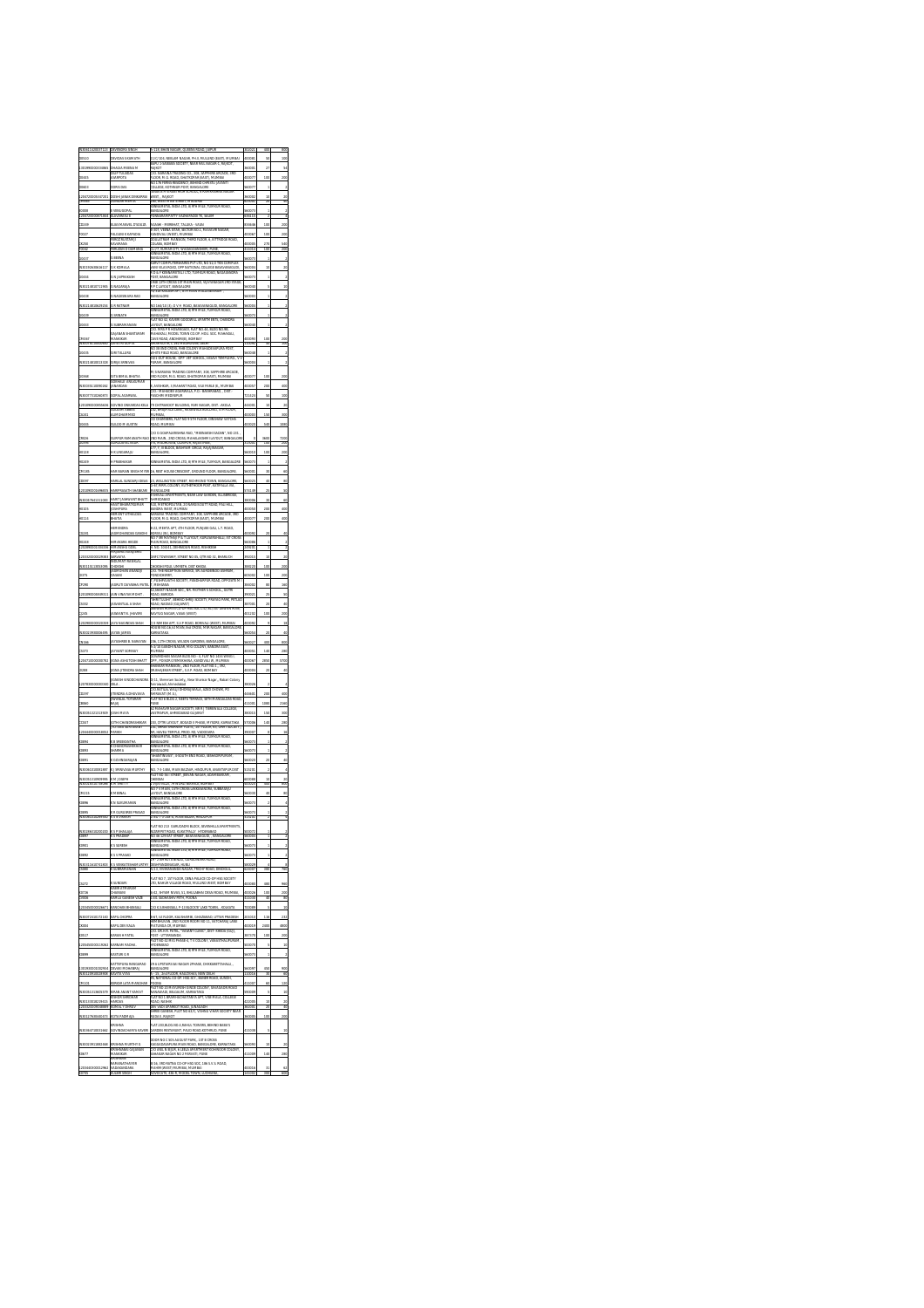| HWARI SHIPING AGENCY, PVT. LTU, 1<br>.290, S.B. SING ROAD, FORT, BOMBAY<br>HAW ENTERFRISE,, T. G. CHAMBER, 21<br>.<br>Simudben gant<br><b>IMARKET, JAMIACAR</b><br><b>SJOAN</b><br>K 56 FRST FLOOR KISHAN NAGAR, SHYAN NAGAR<br>ROOM NO 26 PLOT NO 42, GORAI (I) SAI KRUPA CO<br>RSC 20,GORAI BRIDGE BORNALI W, MUMBAI<br>PLOT NO 42, C/26, SAIKRAPA, CHS LTD, RSC 20, GO<br>LALITA .<br>LALITABEN K<br>350<br>ehudasama<br>Alitaben k<br>Ehudasama<br>150<br>VALI (W), MUMBAI<br>, SHANTI TOWERS, NEAR MANEKBAUG<br><b>ATA K SANGHA!</b><br>AHMEDABAD<br>A-13, YASHODHAN SOCIETY, JAYPRAKASH NAC<br>4CC<br>-<br>LATA NAYAK<br>****BAI RAYAPPA<br><b>IEGAON (E)</b><br><b>MUMBAI</b><br>īά<br>.<br>10, SHIRKRSHIANAGAR CO-OPERATIVE, HOUSING SO<br>HANBHAG<br>200<br>akmbai shripad Joshi<br>Akmchand shanji<br>.<br>ERANDVANE, NEAR MHATRE BRIDGE, PUNE<br>5, BHALERAD BUILDING, DR. AMBEDIKAR ROAD<br>200<br><b>EDHA</b><br>MBAY<br>.<br>En motine<br>.<br>Shiyana asoastijent<br>, NR. H. N. SHUKLA COLLEGE,RAJKOT<br>AMETAL INDIA LTD, 8/9TH MILE, TUM<br><b>HAN</b><br>A NAVEENA<br>NGALORE<br>618. III BLOCK, RAJAINAGAR, BANGALI<br>) 48/2A IV TEMPLE STREET,<br>NNA METAL (INDIA) LTD, EI<br>9 MILE TUMKUR ROAD, BAI<br><b>BYADAR</b><br>VENKATE GOWDA C/O R NAGARAJU, DOOR NO S 1868, 2<br>RAIAI NAGAR, BANGALOR<br>TAGE, 2ND BLOCK<br>I, NANDINI LAYOUT, BANGALO<br>V. INDIA LTD, B/9TH MILE, TUI<br>ESHOH<br>.<br>KATH RAIMOHALLAJNDORE M.P.<br>SHIHARIPRASAD JANI, JITENDRA NIVAS<br>HAKTIN<br>HAKTINAGAR SOCIETY, RAJKOT<br>32 CHITRALEKHA, SANE GURUJI NAGAR, NR.H<br>ESH MO<br>ERTHANI<br>.<br>EMPLE MULUND E, MUMBAI<br>EMB GOOD EARTH, CO OP HSG 50C., SINDHI<br>MAJMUNDAR<br>HEMBUR<br>BURTOLLA STREET, CALCUTTA<br>29/2, KALYANIAMMANDAPAM STREET, BA<br>ELLORE<br>6 T SECTOR 8 DDA FLATS, JASOLA VIHAR D.<br>, JAMNABAI BLDG, 2ND FLOOR, OOMER PA<br>MAISH AGGAI<br>MD, BOMBAY<br>.<br>Manish V. Shah<br>Manisha Virenc<br>11/KUMAR HOUSE 2010, JAFLER BEG STREET, PUN<br>ing.<br>JORA<br>"PARAMAYY<br>1705, EAST END 'A' MAIN ROAD, JAYANAGAR, 9TH BLOCK,<br>BANGALORE<br>SITARAMAYYA<br>RAMACHANDI<br>NATHA SHETH'S DEHLO, AT A PO SANAND, DIST.<br>MAYA DIPAK SHETH<br>MAYA HARKISHAN<br>200<br>INDUJ<br>1201/2, MAKERS CHAMBERS, 221, NABIMAN POINT,<br>NEW NO 7, HAYES ROAD, BEHIND OLD RESERVE BAY<br>BANGALORE<br>SANALIYA MAHARI KI GALI, BEHIND OCALIECTIRATE, 0<br>BANGALIYA MANARI KI GALI, BEHIND COLLECTIRATE, 0<br>BANGALIYANARI KI GALI, B<br>32<br>ANYANK P PATEL<br>AEENAKSHI MITA<br>560025<br>110017<br>40<br>CC<br>A, Mil<br>6, Mi<br>ENA<br>COLI<br>MIG COLONY, INDORE (M.P.)<br>PRAFUL CHS B WING, 6TH FLOOR,<br><b>AGPAND</b><br>13/6<br><b>IEHUL SURESH KA</b><br>YOULLA MUMBAI<br>ABI WAS, MEHSANA, GUIAKAI<br>OOM NO ELEVEN (11), HEEMBHUWAN,<br>zτu<br>COTHANDARAM<br>AATUNGA CR, MUMBAI<br>103, ZAVER PARK, DEVBAUG, OPP<br>6240<br>HAHZ ASMA<br>44GAR, GUJARATH<br>103, ZAVER PARK, DEVBAUG, CIPI<br>1ú<br>SHAH<br>OHAN ADIM<br>HEERABAD AP<br>RIGANESH GAS AGENCY, NAC<br>ANTHEKATTE, UDUPI DIST<br>14/35 (NEW) D B ROAD, R S PL<br>ABHAI<br>ATO<br>ENNAMETAL INDIA LTD, 8/9T<br><b>VGALO</b><br><b>VATA</b><br><b>ANTO</b><br><b>COARANACA</b><br>$\frac{1}{4 \text{THR}}$<br><b><i>ULLASOPARA WEST, MUMBA</i></b><br>ADHAV<br>RBLOCK C2-C3,<br><b>CMBAY</b><br>40. 30/31, 15T MAIN RD., GANDHINAGAR<br>4012 AYYAFPA NAGAR, CHROA DEVASANDI<br>1011 380 CROSS, BEHIND FRASANIYA THEA<br>4, KR F<br>480AD<br>BANGALORE<br>FLAT NO 201 RACAIA LOVEUDS APARTMENT, N181-N182 2N<br>MAIN, SANCHAL LAYOUT ASHWATH NAGAR, THANISANDRA<br>BANGALORE<br>KENNAMETAL INDIA LTD, B/VTH MILE, TUMKUR ROAD<br>ANGALORE<br>.<br>O A O/O LAO AF, 410 AFS JALAHALLI WEST, BEN<br>IO 70 I FLOOR 3RD CROSS, I STAGE KIRLOSKAR (<br>.<br>ENNIKAR MUTT, BANGALORE<br>ENNIAMETAL INDIA LTD, B/9TH MILE,<br>NO 40123 42 KONERU, SEETHARAM N<br>ANKA VUAYINADA URBAN, VUAYAWADA<br>IO 44 STH CROSS, MALLESWARAM WEST, MILR<br>M<br>ANGALORE<br>1913 SALGREEN VATIKA DATTANI, PARK KA<br>Al DHAM, Mumbai<br>HEERA", 30, PALACE ROAD, BANGALORE<br>MEHRA SADAN, 102/A, BHULABHAI DESAI ROAD,<br>NO 4 18 1ST MAIN ROAD, NANUAPA REDON<br>ESHWANTPUR, BANGALORE KARNATAKA<br>ISI 1, BETWEEN 10-11 CROSS, P B NO 358, M<br>MANDINI S<br>41<br><b>MRAYAN OMPRAKA</b><br>MRAYAN ROACACY<br>ĸ<br>BANGALORE<br>16, ALIPORE ROAD, KOLKATA<br>NO 81 FLAT NO 104 RV APTS, 26 IST M.<br>STAGE, BASAVESHWARANAGAR, BANG<br>ĸ<br>ABAYANAN O<br>18TH MA<br>AVIN BHATIA<br>ÆELIMA PRAKASH<br>420<br>814782136<br>002/34 YESHOMAN, RAJENDRA NAGAR, PUNE<br>AGASHE<br>NEELIMA PRAKAS<br>.<br>25/7, Vikas Apartment, TMV CO<br>.<br>INVENTO (WEST), MUMBAL<br>I17/2 FLAT 3C GURUKRIPA.<br>EPA KIRT<br>A APT, DR MUT<br>FFRAM VP<br>.<br>FLAT NO. 28, SRD FLOOR YESHOMANGAL SOCIE, 84-8<br>LALLUBHAI SHAMALDAS ROAD, ANDHERI (WEST), MU<br>.<br>Flat no 28, srd Floor, Yeshomangal Soc<br>Lalluehn Shamaldas Road, Andheri (WE<br>IC., 84-8.<br>(EST), MUMBAI<br>II FSH VASANTRAI DOS<br>10C<br>SADHANA, 2ND FLOOR, B ROAD, CHURCHGATE, M<br>ice<br><b>MMANI</b><br><b><i>ESSAAL GUPTA</i></b><br>H NO 96, SECTOR 5, TRIKUTA NAGAR, JAMMU<br>NVO N K ARORA, HOUSE NO 139 STREET NO 3<br>BEHIND RATTAN CINEMA, MOGA PUNJAB<br>s<br>NO 3, RAMA COLOR<br>MAL ARCRA<br>we i<br>O GOVT HOSPITAL<br>0.1471 BAZAR STR<br>.<br>EET, MULBACA<br>DIST KEONIHAR, ORIS<br>AYAK<br>ĸ<br><b><i>BRAALA NARENDRA</i></b><br>AT & PO GHOLWAD, TAL - DAHANU, DIST-THANE, THANE<br>MEHTA<br>۱ť<br><b>LA TULSIDAS</b><br>CYO STATE BANK OF SAURASHTRA, NAMAVADAR<br>1/11, BELVEDERE: ROAD., KOLKATA<br>CYO BT CORPORATE SERVICES LIMTED, ITT HOUSE. OPP. VAZIR<br>200<br>HUDASMA<br><b>ESHITA GAR</b><br>00027<br><b>ESKALP INVESTMENTS &amp;</b><br>LASS WORKS, J.B. NAGAR, M. VASANJI ROAD, ANDHERIJE),<br>GTJ OO 2MIGARE<br>IAPAN WYNNING<br>MUNIBAL<br>KÉNNAMÉTAL INDIA LTD, S/9TH MILE, TUMKUR ROAD,<br>s<br>MTIN DESHPANDE<br>AMONIAL DIE HARRETER, METHEMA, TONIKON KORD,<br>RANGAL DIE<br>IOAD, SIRSI<br>ï<br>NIVEDITA R JALISATGI<br>NOSHIR KANOISHRU<br>2BC<br>AMMOD<br>160<br>.<br>CAMA BUILDING, SECOND FLOOR, GILDER CANE, BOMBAY<br>DTHAYOTH HOUSE, POST PONNIAM WEST, VIA TELLICHEERY<br>D CHANDRASEKHARAN<br>JITAN<br>JANNANORE DIST<br>JURUPRASAD STORES, NO 435 M S ROAD, V V PURAM<br>4ć<br>OV SHANTHA<br>CURINYANNO IN MALA (1000)<br>RANGALORE - MARADARKAR, NO. 15, "GEETHAWAS", 12TH CROSS<br>NUSON GARDER, BANGARCAR<br>KTA, SRI SAN APARENDENTS, NLD. KENI ROAD, BHANDUP<br>TTA, SRI SAN APARENDENTS, NLD. KENI ROAD, BHANDUP<br>4ć<br>DEVADAS SHENOY<br>027<br>100<br>S60<br>H VENKATESWARAN<br>6/14, SKI SAI APAKUMENTS, M.D. KENI<br>VILLAGE (EAST), MUMBAL<br>KENNAMETAL INDIA LTD, B/9TH MILE,<br>oo<br>460<br>400<br>MADHUSUDAN<br>560073<br>BANGALORE<br>50, UPSTARS, WEST ANJANEYA<br>NAVARATNAMALA<br>4ć<br>MNGALORE<br>IO UPSTARIS, WEST ANIAMEYA<br>PRANDURANGALAH<br><b>SECODA</b><br>8ť<br>ASAWANAGUDI, BANGALORE<br>70 MR V K MALLIKARJUNAN, WID<br>PR KOKILAM<br>TUMKUR ROAD, BANGALORE<br>KENNAMETAL INDIA LTD, 8/9TH MILE, TUMKUR ROAD<br>560073<br>60<br>S SHENDE<br>BANGALORE<br>560073<br><b>ADRAM</b><br>REIRA NAGAR, KHOPAT, THANE<br>86 NEW NO 322, IIND CROSS MALLASANDRA MAIN<br>ċ<br>64/32, PI<br>DLD NO :<br>P VENKATARAMANA RAO<br>POM3<br>ROAD, T DASARAHALLI (P O), BANGALORE<br>560057 |                 |  |  |               |
|----------------------------------------------------------------------------------------------------------------------------------------------------------------------------------------------------------------------------------------------------------------------------------------------------------------------------------------------------------------------------------------------------------------------------------------------------------------------------------------------------------------------------------------------------------------------------------------------------------------------------------------------------------------------------------------------------------------------------------------------------------------------------------------------------------------------------------------------------------------------------------------------------------------------------------------------------------------------------------------------------------------------------------------------------------------------------------------------------------------------------------------------------------------------------------------------------------------------------------------------------------------------------------------------------------------------------------------------------------------------------------------------------------------------------------------------------------------------------------------------------------------------------------------------------------------------------------------------------------------------------------------------------------------------------------------------------------------------------------------------------------------------------------------------------------------------------------------------------------------------------------------------------------------------------------------------------------------------------------------------------------------------------------------------------------------------------------------------------------------------------------------------------------------------------------------------------------------------------------------------------------------------------------------------------------------------------------------------------------------------------------------------------------------------------------------------------------------------------------------------------------------------------------------------------------------------------------------------------------------------------------------------------------------------------------------------------------------------------------------------------------------------------------------------------------------------------------------------------------------------------------------------------------------------------------------------------------------------------------------------------------------------------------------------------------------------------------------------------------------------------------------------------------------------------------------------------------------------------------------------------------------------------------------------------------------------------------------------------------------------------------------------------------------------------------------------------------------------------------------------------------------------------------------------------------------------------------------------------------------------------------------------------------------------------------------------------------------------------------------------------------------------------------------------------------------------------------------------------------------------------------------------------------------------------------------------------------------------------------------------------------------------------------------------------------------------------------------------------------------------------------------------------------------------------------------------------------------------------------------------------------------------------------------------------------------------------------------------------------------------------------------------------------------------------------------------------------------------------------------------------------------------------------------------------------------------------------------------------------------------------------------------------------------------------------------------------------------------------------------------------------------------------------------------------------------------------------------------------------------------------------------------------------------------------------------------------------------------------------------------------------------------------------------------------------------------------------------------------------------------------------------------------------------------------------------------------------------------------------------------------------------------------------------------------------------------------------------------------------------------------------------------------------------------------------------------------------------------------------------------------------------------------------------------------------------------------------------------------------------------------------------------------------------------------------------------------------------------------------------------------------------------------------------------------------------------------------------------------------------------------------------------------------------------------------------------------------------------------------------------------------------------------------------------------------------------------------------------------------------------------------------------------------------------------------------------------------------------------------------------------------------------------------------------------------------------------------------------------------------------------------------------------------------------------------------------------------------------------------------------------------------------------------------------------------------------------------------------------------------------------------------------------------------------------------------------------------------------------------------------------------------------------------------------------------------------------------------------------------------------------------------------------------------------------------------------------------------------------------------------------------------------------------------------------------------------------------------------------------------------------------------------------------------------------------------------------------------------------------------------------------------------------------------------------------------------------------|-----------------|--|--|---------------|
|                                                                                                                                                                                                                                                                                                                                                                                                                                                                                                                                                                                                                                                                                                                                                                                                                                                                                                                                                                                                                                                                                                                                                                                                                                                                                                                                                                                                                                                                                                                                                                                                                                                                                                                                                                                                                                                                                                                                                                                                                                                                                                                                                                                                                                                                                                                                                                                                                                                                                                                                                                                                                                                                                                                                                                                                                                                                                                                                                                                                                                                                                                                                                                                                                                                                                                                                                                                                                                                                                                                                                                                                                                                                                                                                                                                                                                                                                                                                                                                                                                                                                                                                                                                                                                                                                                                                                                                                                                                                                                                                                                                                                                                                                                                                                                                                                                                                                                                                                                                                                                                                                                                                                                                                                                                                                                                                                                                                                                                                                                                                                                                                                                                                                                                                                                                                                                                                                                                                                                                                                                                                                                                                                                                                                                                                                                                                                                                                                                                                                                                                                                                                                                                                                                                                                                                                                                                                                                                                                                                                                                                                                                                                                                                                                                                                                                                                  |                 |  |  |               |
|                                                                                                                                                                                                                                                                                                                                                                                                                                                                                                                                                                                                                                                                                                                                                                                                                                                                                                                                                                                                                                                                                                                                                                                                                                                                                                                                                                                                                                                                                                                                                                                                                                                                                                                                                                                                                                                                                                                                                                                                                                                                                                                                                                                                                                                                                                                                                                                                                                                                                                                                                                                                                                                                                                                                                                                                                                                                                                                                                                                                                                                                                                                                                                                                                                                                                                                                                                                                                                                                                                                                                                                                                                                                                                                                                                                                                                                                                                                                                                                                                                                                                                                                                                                                                                                                                                                                                                                                                                                                                                                                                                                                                                                                                                                                                                                                                                                                                                                                                                                                                                                                                                                                                                                                                                                                                                                                                                                                                                                                                                                                                                                                                                                                                                                                                                                                                                                                                                                                                                                                                                                                                                                                                                                                                                                                                                                                                                                                                                                                                                                                                                                                                                                                                                                                                                                                                                                                                                                                                                                                                                                                                                                                                                                                                                                                                                                                  |                 |  |  |               |
|                                                                                                                                                                                                                                                                                                                                                                                                                                                                                                                                                                                                                                                                                                                                                                                                                                                                                                                                                                                                                                                                                                                                                                                                                                                                                                                                                                                                                                                                                                                                                                                                                                                                                                                                                                                                                                                                                                                                                                                                                                                                                                                                                                                                                                                                                                                                                                                                                                                                                                                                                                                                                                                                                                                                                                                                                                                                                                                                                                                                                                                                                                                                                                                                                                                                                                                                                                                                                                                                                                                                                                                                                                                                                                                                                                                                                                                                                                                                                                                                                                                                                                                                                                                                                                                                                                                                                                                                                                                                                                                                                                                                                                                                                                                                                                                                                                                                                                                                                                                                                                                                                                                                                                                                                                                                                                                                                                                                                                                                                                                                                                                                                                                                                                                                                                                                                                                                                                                                                                                                                                                                                                                                                                                                                                                                                                                                                                                                                                                                                                                                                                                                                                                                                                                                                                                                                                                                                                                                                                                                                                                                                                                                                                                                                                                                                                                                  |                 |  |  |               |
|                                                                                                                                                                                                                                                                                                                                                                                                                                                                                                                                                                                                                                                                                                                                                                                                                                                                                                                                                                                                                                                                                                                                                                                                                                                                                                                                                                                                                                                                                                                                                                                                                                                                                                                                                                                                                                                                                                                                                                                                                                                                                                                                                                                                                                                                                                                                                                                                                                                                                                                                                                                                                                                                                                                                                                                                                                                                                                                                                                                                                                                                                                                                                                                                                                                                                                                                                                                                                                                                                                                                                                                                                                                                                                                                                                                                                                                                                                                                                                                                                                                                                                                                                                                                                                                                                                                                                                                                                                                                                                                                                                                                                                                                                                                                                                                                                                                                                                                                                                                                                                                                                                                                                                                                                                                                                                                                                                                                                                                                                                                                                                                                                                                                                                                                                                                                                                                                                                                                                                                                                                                                                                                                                                                                                                                                                                                                                                                                                                                                                                                                                                                                                                                                                                                                                                                                                                                                                                                                                                                                                                                                                                                                                                                                                                                                                                                                  |                 |  |  |               |
|                                                                                                                                                                                                                                                                                                                                                                                                                                                                                                                                                                                                                                                                                                                                                                                                                                                                                                                                                                                                                                                                                                                                                                                                                                                                                                                                                                                                                                                                                                                                                                                                                                                                                                                                                                                                                                                                                                                                                                                                                                                                                                                                                                                                                                                                                                                                                                                                                                                                                                                                                                                                                                                                                                                                                                                                                                                                                                                                                                                                                                                                                                                                                                                                                                                                                                                                                                                                                                                                                                                                                                                                                                                                                                                                                                                                                                                                                                                                                                                                                                                                                                                                                                                                                                                                                                                                                                                                                                                                                                                                                                                                                                                                                                                                                                                                                                                                                                                                                                                                                                                                                                                                                                                                                                                                                                                                                                                                                                                                                                                                                                                                                                                                                                                                                                                                                                                                                                                                                                                                                                                                                                                                                                                                                                                                                                                                                                                                                                                                                                                                                                                                                                                                                                                                                                                                                                                                                                                                                                                                                                                                                                                                                                                                                                                                                                                                  |                 |  |  |               |
|                                                                                                                                                                                                                                                                                                                                                                                                                                                                                                                                                                                                                                                                                                                                                                                                                                                                                                                                                                                                                                                                                                                                                                                                                                                                                                                                                                                                                                                                                                                                                                                                                                                                                                                                                                                                                                                                                                                                                                                                                                                                                                                                                                                                                                                                                                                                                                                                                                                                                                                                                                                                                                                                                                                                                                                                                                                                                                                                                                                                                                                                                                                                                                                                                                                                                                                                                                                                                                                                                                                                                                                                                                                                                                                                                                                                                                                                                                                                                                                                                                                                                                                                                                                                                                                                                                                                                                                                                                                                                                                                                                                                                                                                                                                                                                                                                                                                                                                                                                                                                                                                                                                                                                                                                                                                                                                                                                                                                                                                                                                                                                                                                                                                                                                                                                                                                                                                                                                                                                                                                                                                                                                                                                                                                                                                                                                                                                                                                                                                                                                                                                                                                                                                                                                                                                                                                                                                                                                                                                                                                                                                                                                                                                                                                                                                                                                                  |                 |  |  |               |
|                                                                                                                                                                                                                                                                                                                                                                                                                                                                                                                                                                                                                                                                                                                                                                                                                                                                                                                                                                                                                                                                                                                                                                                                                                                                                                                                                                                                                                                                                                                                                                                                                                                                                                                                                                                                                                                                                                                                                                                                                                                                                                                                                                                                                                                                                                                                                                                                                                                                                                                                                                                                                                                                                                                                                                                                                                                                                                                                                                                                                                                                                                                                                                                                                                                                                                                                                                                                                                                                                                                                                                                                                                                                                                                                                                                                                                                                                                                                                                                                                                                                                                                                                                                                                                                                                                                                                                                                                                                                                                                                                                                                                                                                                                                                                                                                                                                                                                                                                                                                                                                                                                                                                                                                                                                                                                                                                                                                                                                                                                                                                                                                                                                                                                                                                                                                                                                                                                                                                                                                                                                                                                                                                                                                                                                                                                                                                                                                                                                                                                                                                                                                                                                                                                                                                                                                                                                                                                                                                                                                                                                                                                                                                                                                                                                                                                                                  |                 |  |  |               |
|                                                                                                                                                                                                                                                                                                                                                                                                                                                                                                                                                                                                                                                                                                                                                                                                                                                                                                                                                                                                                                                                                                                                                                                                                                                                                                                                                                                                                                                                                                                                                                                                                                                                                                                                                                                                                                                                                                                                                                                                                                                                                                                                                                                                                                                                                                                                                                                                                                                                                                                                                                                                                                                                                                                                                                                                                                                                                                                                                                                                                                                                                                                                                                                                                                                                                                                                                                                                                                                                                                                                                                                                                                                                                                                                                                                                                                                                                                                                                                                                                                                                                                                                                                                                                                                                                                                                                                                                                                                                                                                                                                                                                                                                                                                                                                                                                                                                                                                                                                                                                                                                                                                                                                                                                                                                                                                                                                                                                                                                                                                                                                                                                                                                                                                                                                                                                                                                                                                                                                                                                                                                                                                                                                                                                                                                                                                                                                                                                                                                                                                                                                                                                                                                                                                                                                                                                                                                                                                                                                                                                                                                                                                                                                                                                                                                                                                                  |                 |  |  |               |
|                                                                                                                                                                                                                                                                                                                                                                                                                                                                                                                                                                                                                                                                                                                                                                                                                                                                                                                                                                                                                                                                                                                                                                                                                                                                                                                                                                                                                                                                                                                                                                                                                                                                                                                                                                                                                                                                                                                                                                                                                                                                                                                                                                                                                                                                                                                                                                                                                                                                                                                                                                                                                                                                                                                                                                                                                                                                                                                                                                                                                                                                                                                                                                                                                                                                                                                                                                                                                                                                                                                                                                                                                                                                                                                                                                                                                                                                                                                                                                                                                                                                                                                                                                                                                                                                                                                                                                                                                                                                                                                                                                                                                                                                                                                                                                                                                                                                                                                                                                                                                                                                                                                                                                                                                                                                                                                                                                                                                                                                                                                                                                                                                                                                                                                                                                                                                                                                                                                                                                                                                                                                                                                                                                                                                                                                                                                                                                                                                                                                                                                                                                                                                                                                                                                                                                                                                                                                                                                                                                                                                                                                                                                                                                                                                                                                                                                                  |                 |  |  |               |
|                                                                                                                                                                                                                                                                                                                                                                                                                                                                                                                                                                                                                                                                                                                                                                                                                                                                                                                                                                                                                                                                                                                                                                                                                                                                                                                                                                                                                                                                                                                                                                                                                                                                                                                                                                                                                                                                                                                                                                                                                                                                                                                                                                                                                                                                                                                                                                                                                                                                                                                                                                                                                                                                                                                                                                                                                                                                                                                                                                                                                                                                                                                                                                                                                                                                                                                                                                                                                                                                                                                                                                                                                                                                                                                                                                                                                                                                                                                                                                                                                                                                                                                                                                                                                                                                                                                                                                                                                                                                                                                                                                                                                                                                                                                                                                                                                                                                                                                                                                                                                                                                                                                                                                                                                                                                                                                                                                                                                                                                                                                                                                                                                                                                                                                                                                                                                                                                                                                                                                                                                                                                                                                                                                                                                                                                                                                                                                                                                                                                                                                                                                                                                                                                                                                                                                                                                                                                                                                                                                                                                                                                                                                                                                                                                                                                                                                                  |                 |  |  |               |
|                                                                                                                                                                                                                                                                                                                                                                                                                                                                                                                                                                                                                                                                                                                                                                                                                                                                                                                                                                                                                                                                                                                                                                                                                                                                                                                                                                                                                                                                                                                                                                                                                                                                                                                                                                                                                                                                                                                                                                                                                                                                                                                                                                                                                                                                                                                                                                                                                                                                                                                                                                                                                                                                                                                                                                                                                                                                                                                                                                                                                                                                                                                                                                                                                                                                                                                                                                                                                                                                                                                                                                                                                                                                                                                                                                                                                                                                                                                                                                                                                                                                                                                                                                                                                                                                                                                                                                                                                                                                                                                                                                                                                                                                                                                                                                                                                                                                                                                                                                                                                                                                                                                                                                                                                                                                                                                                                                                                                                                                                                                                                                                                                                                                                                                                                                                                                                                                                                                                                                                                                                                                                                                                                                                                                                                                                                                                                                                                                                                                                                                                                                                                                                                                                                                                                                                                                                                                                                                                                                                                                                                                                                                                                                                                                                                                                                                                  |                 |  |  |               |
|                                                                                                                                                                                                                                                                                                                                                                                                                                                                                                                                                                                                                                                                                                                                                                                                                                                                                                                                                                                                                                                                                                                                                                                                                                                                                                                                                                                                                                                                                                                                                                                                                                                                                                                                                                                                                                                                                                                                                                                                                                                                                                                                                                                                                                                                                                                                                                                                                                                                                                                                                                                                                                                                                                                                                                                                                                                                                                                                                                                                                                                                                                                                                                                                                                                                                                                                                                                                                                                                                                                                                                                                                                                                                                                                                                                                                                                                                                                                                                                                                                                                                                                                                                                                                                                                                                                                                                                                                                                                                                                                                                                                                                                                                                                                                                                                                                                                                                                                                                                                                                                                                                                                                                                                                                                                                                                                                                                                                                                                                                                                                                                                                                                                                                                                                                                                                                                                                                                                                                                                                                                                                                                                                                                                                                                                                                                                                                                                                                                                                                                                                                                                                                                                                                                                                                                                                                                                                                                                                                                                                                                                                                                                                                                                                                                                                                                                  |                 |  |  |               |
|                                                                                                                                                                                                                                                                                                                                                                                                                                                                                                                                                                                                                                                                                                                                                                                                                                                                                                                                                                                                                                                                                                                                                                                                                                                                                                                                                                                                                                                                                                                                                                                                                                                                                                                                                                                                                                                                                                                                                                                                                                                                                                                                                                                                                                                                                                                                                                                                                                                                                                                                                                                                                                                                                                                                                                                                                                                                                                                                                                                                                                                                                                                                                                                                                                                                                                                                                                                                                                                                                                                                                                                                                                                                                                                                                                                                                                                                                                                                                                                                                                                                                                                                                                                                                                                                                                                                                                                                                                                                                                                                                                                                                                                                                                                                                                                                                                                                                                                                                                                                                                                                                                                                                                                                                                                                                                                                                                                                                                                                                                                                                                                                                                                                                                                                                                                                                                                                                                                                                                                                                                                                                                                                                                                                                                                                                                                                                                                                                                                                                                                                                                                                                                                                                                                                                                                                                                                                                                                                                                                                                                                                                                                                                                                                                                                                                                                                  |                 |  |  |               |
|                                                                                                                                                                                                                                                                                                                                                                                                                                                                                                                                                                                                                                                                                                                                                                                                                                                                                                                                                                                                                                                                                                                                                                                                                                                                                                                                                                                                                                                                                                                                                                                                                                                                                                                                                                                                                                                                                                                                                                                                                                                                                                                                                                                                                                                                                                                                                                                                                                                                                                                                                                                                                                                                                                                                                                                                                                                                                                                                                                                                                                                                                                                                                                                                                                                                                                                                                                                                                                                                                                                                                                                                                                                                                                                                                                                                                                                                                                                                                                                                                                                                                                                                                                                                                                                                                                                                                                                                                                                                                                                                                                                                                                                                                                                                                                                                                                                                                                                                                                                                                                                                                                                                                                                                                                                                                                                                                                                                                                                                                                                                                                                                                                                                                                                                                                                                                                                                                                                                                                                                                                                                                                                                                                                                                                                                                                                                                                                                                                                                                                                                                                                                                                                                                                                                                                                                                                                                                                                                                                                                                                                                                                                                                                                                                                                                                                                                  |                 |  |  |               |
|                                                                                                                                                                                                                                                                                                                                                                                                                                                                                                                                                                                                                                                                                                                                                                                                                                                                                                                                                                                                                                                                                                                                                                                                                                                                                                                                                                                                                                                                                                                                                                                                                                                                                                                                                                                                                                                                                                                                                                                                                                                                                                                                                                                                                                                                                                                                                                                                                                                                                                                                                                                                                                                                                                                                                                                                                                                                                                                                                                                                                                                                                                                                                                                                                                                                                                                                                                                                                                                                                                                                                                                                                                                                                                                                                                                                                                                                                                                                                                                                                                                                                                                                                                                                                                                                                                                                                                                                                                                                                                                                                                                                                                                                                                                                                                                                                                                                                                                                                                                                                                                                                                                                                                                                                                                                                                                                                                                                                                                                                                                                                                                                                                                                                                                                                                                                                                                                                                                                                                                                                                                                                                                                                                                                                                                                                                                                                                                                                                                                                                                                                                                                                                                                                                                                                                                                                                                                                                                                                                                                                                                                                                                                                                                                                                                                                                                                  |                 |  |  |               |
|                                                                                                                                                                                                                                                                                                                                                                                                                                                                                                                                                                                                                                                                                                                                                                                                                                                                                                                                                                                                                                                                                                                                                                                                                                                                                                                                                                                                                                                                                                                                                                                                                                                                                                                                                                                                                                                                                                                                                                                                                                                                                                                                                                                                                                                                                                                                                                                                                                                                                                                                                                                                                                                                                                                                                                                                                                                                                                                                                                                                                                                                                                                                                                                                                                                                                                                                                                                                                                                                                                                                                                                                                                                                                                                                                                                                                                                                                                                                                                                                                                                                                                                                                                                                                                                                                                                                                                                                                                                                                                                                                                                                                                                                                                                                                                                                                                                                                                                                                                                                                                                                                                                                                                                                                                                                                                                                                                                                                                                                                                                                                                                                                                                                                                                                                                                                                                                                                                                                                                                                                                                                                                                                                                                                                                                                                                                                                                                                                                                                                                                                                                                                                                                                                                                                                                                                                                                                                                                                                                                                                                                                                                                                                                                                                                                                                                                                  |                 |  |  |               |
|                                                                                                                                                                                                                                                                                                                                                                                                                                                                                                                                                                                                                                                                                                                                                                                                                                                                                                                                                                                                                                                                                                                                                                                                                                                                                                                                                                                                                                                                                                                                                                                                                                                                                                                                                                                                                                                                                                                                                                                                                                                                                                                                                                                                                                                                                                                                                                                                                                                                                                                                                                                                                                                                                                                                                                                                                                                                                                                                                                                                                                                                                                                                                                                                                                                                                                                                                                                                                                                                                                                                                                                                                                                                                                                                                                                                                                                                                                                                                                                                                                                                                                                                                                                                                                                                                                                                                                                                                                                                                                                                                                                                                                                                                                                                                                                                                                                                                                                                                                                                                                                                                                                                                                                                                                                                                                                                                                                                                                                                                                                                                                                                                                                                                                                                                                                                                                                                                                                                                                                                                                                                                                                                                                                                                                                                                                                                                                                                                                                                                                                                                                                                                                                                                                                                                                                                                                                                                                                                                                                                                                                                                                                                                                                                                                                                                                                                  |                 |  |  |               |
|                                                                                                                                                                                                                                                                                                                                                                                                                                                                                                                                                                                                                                                                                                                                                                                                                                                                                                                                                                                                                                                                                                                                                                                                                                                                                                                                                                                                                                                                                                                                                                                                                                                                                                                                                                                                                                                                                                                                                                                                                                                                                                                                                                                                                                                                                                                                                                                                                                                                                                                                                                                                                                                                                                                                                                                                                                                                                                                                                                                                                                                                                                                                                                                                                                                                                                                                                                                                                                                                                                                                                                                                                                                                                                                                                                                                                                                                                                                                                                                                                                                                                                                                                                                                                                                                                                                                                                                                                                                                                                                                                                                                                                                                                                                                                                                                                                                                                                                                                                                                                                                                                                                                                                                                                                                                                                                                                                                                                                                                                                                                                                                                                                                                                                                                                                                                                                                                                                                                                                                                                                                                                                                                                                                                                                                                                                                                                                                                                                                                                                                                                                                                                                                                                                                                                                                                                                                                                                                                                                                                                                                                                                                                                                                                                                                                                                                                  |                 |  |  |               |
|                                                                                                                                                                                                                                                                                                                                                                                                                                                                                                                                                                                                                                                                                                                                                                                                                                                                                                                                                                                                                                                                                                                                                                                                                                                                                                                                                                                                                                                                                                                                                                                                                                                                                                                                                                                                                                                                                                                                                                                                                                                                                                                                                                                                                                                                                                                                                                                                                                                                                                                                                                                                                                                                                                                                                                                                                                                                                                                                                                                                                                                                                                                                                                                                                                                                                                                                                                                                                                                                                                                                                                                                                                                                                                                                                                                                                                                                                                                                                                                                                                                                                                                                                                                                                                                                                                                                                                                                                                                                                                                                                                                                                                                                                                                                                                                                                                                                                                                                                                                                                                                                                                                                                                                                                                                                                                                                                                                                                                                                                                                                                                                                                                                                                                                                                                                                                                                                                                                                                                                                                                                                                                                                                                                                                                                                                                                                                                                                                                                                                                                                                                                                                                                                                                                                                                                                                                                                                                                                                                                                                                                                                                                                                                                                                                                                                                                                  |                 |  |  |               |
|                                                                                                                                                                                                                                                                                                                                                                                                                                                                                                                                                                                                                                                                                                                                                                                                                                                                                                                                                                                                                                                                                                                                                                                                                                                                                                                                                                                                                                                                                                                                                                                                                                                                                                                                                                                                                                                                                                                                                                                                                                                                                                                                                                                                                                                                                                                                                                                                                                                                                                                                                                                                                                                                                                                                                                                                                                                                                                                                                                                                                                                                                                                                                                                                                                                                                                                                                                                                                                                                                                                                                                                                                                                                                                                                                                                                                                                                                                                                                                                                                                                                                                                                                                                                                                                                                                                                                                                                                                                                                                                                                                                                                                                                                                                                                                                                                                                                                                                                                                                                                                                                                                                                                                                                                                                                                                                                                                                                                                                                                                                                                                                                                                                                                                                                                                                                                                                                                                                                                                                                                                                                                                                                                                                                                                                                                                                                                                                                                                                                                                                                                                                                                                                                                                                                                                                                                                                                                                                                                                                                                                                                                                                                                                                                                                                                                                                                  |                 |  |  |               |
|                                                                                                                                                                                                                                                                                                                                                                                                                                                                                                                                                                                                                                                                                                                                                                                                                                                                                                                                                                                                                                                                                                                                                                                                                                                                                                                                                                                                                                                                                                                                                                                                                                                                                                                                                                                                                                                                                                                                                                                                                                                                                                                                                                                                                                                                                                                                                                                                                                                                                                                                                                                                                                                                                                                                                                                                                                                                                                                                                                                                                                                                                                                                                                                                                                                                                                                                                                                                                                                                                                                                                                                                                                                                                                                                                                                                                                                                                                                                                                                                                                                                                                                                                                                                                                                                                                                                                                                                                                                                                                                                                                                                                                                                                                                                                                                                                                                                                                                                                                                                                                                                                                                                                                                                                                                                                                                                                                                                                                                                                                                                                                                                                                                                                                                                                                                                                                                                                                                                                                                                                                                                                                                                                                                                                                                                                                                                                                                                                                                                                                                                                                                                                                                                                                                                                                                                                                                                                                                                                                                                                                                                                                                                                                                                                                                                                                                                  |                 |  |  |               |
|                                                                                                                                                                                                                                                                                                                                                                                                                                                                                                                                                                                                                                                                                                                                                                                                                                                                                                                                                                                                                                                                                                                                                                                                                                                                                                                                                                                                                                                                                                                                                                                                                                                                                                                                                                                                                                                                                                                                                                                                                                                                                                                                                                                                                                                                                                                                                                                                                                                                                                                                                                                                                                                                                                                                                                                                                                                                                                                                                                                                                                                                                                                                                                                                                                                                                                                                                                                                                                                                                                                                                                                                                                                                                                                                                                                                                                                                                                                                                                                                                                                                                                                                                                                                                                                                                                                                                                                                                                                                                                                                                                                                                                                                                                                                                                                                                                                                                                                                                                                                                                                                                                                                                                                                                                                                                                                                                                                                                                                                                                                                                                                                                                                                                                                                                                                                                                                                                                                                                                                                                                                                                                                                                                                                                                                                                                                                                                                                                                                                                                                                                                                                                                                                                                                                                                                                                                                                                                                                                                                                                                                                                                                                                                                                                                                                                                                                  |                 |  |  |               |
|                                                                                                                                                                                                                                                                                                                                                                                                                                                                                                                                                                                                                                                                                                                                                                                                                                                                                                                                                                                                                                                                                                                                                                                                                                                                                                                                                                                                                                                                                                                                                                                                                                                                                                                                                                                                                                                                                                                                                                                                                                                                                                                                                                                                                                                                                                                                                                                                                                                                                                                                                                                                                                                                                                                                                                                                                                                                                                                                                                                                                                                                                                                                                                                                                                                                                                                                                                                                                                                                                                                                                                                                                                                                                                                                                                                                                                                                                                                                                                                                                                                                                                                                                                                                                                                                                                                                                                                                                                                                                                                                                                                                                                                                                                                                                                                                                                                                                                                                                                                                                                                                                                                                                                                                                                                                                                                                                                                                                                                                                                                                                                                                                                                                                                                                                                                                                                                                                                                                                                                                                                                                                                                                                                                                                                                                                                                                                                                                                                                                                                                                                                                                                                                                                                                                                                                                                                                                                                                                                                                                                                                                                                                                                                                                                                                                                                                                  |                 |  |  |               |
|                                                                                                                                                                                                                                                                                                                                                                                                                                                                                                                                                                                                                                                                                                                                                                                                                                                                                                                                                                                                                                                                                                                                                                                                                                                                                                                                                                                                                                                                                                                                                                                                                                                                                                                                                                                                                                                                                                                                                                                                                                                                                                                                                                                                                                                                                                                                                                                                                                                                                                                                                                                                                                                                                                                                                                                                                                                                                                                                                                                                                                                                                                                                                                                                                                                                                                                                                                                                                                                                                                                                                                                                                                                                                                                                                                                                                                                                                                                                                                                                                                                                                                                                                                                                                                                                                                                                                                                                                                                                                                                                                                                                                                                                                                                                                                                                                                                                                                                                                                                                                                                                                                                                                                                                                                                                                                                                                                                                                                                                                                                                                                                                                                                                                                                                                                                                                                                                                                                                                                                                                                                                                                                                                                                                                                                                                                                                                                                                                                                                                                                                                                                                                                                                                                                                                                                                                                                                                                                                                                                                                                                                                                                                                                                                                                                                                                                                  |                 |  |  |               |
|                                                                                                                                                                                                                                                                                                                                                                                                                                                                                                                                                                                                                                                                                                                                                                                                                                                                                                                                                                                                                                                                                                                                                                                                                                                                                                                                                                                                                                                                                                                                                                                                                                                                                                                                                                                                                                                                                                                                                                                                                                                                                                                                                                                                                                                                                                                                                                                                                                                                                                                                                                                                                                                                                                                                                                                                                                                                                                                                                                                                                                                                                                                                                                                                                                                                                                                                                                                                                                                                                                                                                                                                                                                                                                                                                                                                                                                                                                                                                                                                                                                                                                                                                                                                                                                                                                                                                                                                                                                                                                                                                                                                                                                                                                                                                                                                                                                                                                                                                                                                                                                                                                                                                                                                                                                                                                                                                                                                                                                                                                                                                                                                                                                                                                                                                                                                                                                                                                                                                                                                                                                                                                                                                                                                                                                                                                                                                                                                                                                                                                                                                                                                                                                                                                                                                                                                                                                                                                                                                                                                                                                                                                                                                                                                                                                                                                                                  |                 |  |  |               |
|                                                                                                                                                                                                                                                                                                                                                                                                                                                                                                                                                                                                                                                                                                                                                                                                                                                                                                                                                                                                                                                                                                                                                                                                                                                                                                                                                                                                                                                                                                                                                                                                                                                                                                                                                                                                                                                                                                                                                                                                                                                                                                                                                                                                                                                                                                                                                                                                                                                                                                                                                                                                                                                                                                                                                                                                                                                                                                                                                                                                                                                                                                                                                                                                                                                                                                                                                                                                                                                                                                                                                                                                                                                                                                                                                                                                                                                                                                                                                                                                                                                                                                                                                                                                                                                                                                                                                                                                                                                                                                                                                                                                                                                                                                                                                                                                                                                                                                                                                                                                                                                                                                                                                                                                                                                                                                                                                                                                                                                                                                                                                                                                                                                                                                                                                                                                                                                                                                                                                                                                                                                                                                                                                                                                                                                                                                                                                                                                                                                                                                                                                                                                                                                                                                                                                                                                                                                                                                                                                                                                                                                                                                                                                                                                                                                                                                                                  |                 |  |  |               |
|                                                                                                                                                                                                                                                                                                                                                                                                                                                                                                                                                                                                                                                                                                                                                                                                                                                                                                                                                                                                                                                                                                                                                                                                                                                                                                                                                                                                                                                                                                                                                                                                                                                                                                                                                                                                                                                                                                                                                                                                                                                                                                                                                                                                                                                                                                                                                                                                                                                                                                                                                                                                                                                                                                                                                                                                                                                                                                                                                                                                                                                                                                                                                                                                                                                                                                                                                                                                                                                                                                                                                                                                                                                                                                                                                                                                                                                                                                                                                                                                                                                                                                                                                                                                                                                                                                                                                                                                                                                                                                                                                                                                                                                                                                                                                                                                                                                                                                                                                                                                                                                                                                                                                                                                                                                                                                                                                                                                                                                                                                                                                                                                                                                                                                                                                                                                                                                                                                                                                                                                                                                                                                                                                                                                                                                                                                                                                                                                                                                                                                                                                                                                                                                                                                                                                                                                                                                                                                                                                                                                                                                                                                                                                                                                                                                                                                                                  |                 |  |  |               |
|                                                                                                                                                                                                                                                                                                                                                                                                                                                                                                                                                                                                                                                                                                                                                                                                                                                                                                                                                                                                                                                                                                                                                                                                                                                                                                                                                                                                                                                                                                                                                                                                                                                                                                                                                                                                                                                                                                                                                                                                                                                                                                                                                                                                                                                                                                                                                                                                                                                                                                                                                                                                                                                                                                                                                                                                                                                                                                                                                                                                                                                                                                                                                                                                                                                                                                                                                                                                                                                                                                                                                                                                                                                                                                                                                                                                                                                                                                                                                                                                                                                                                                                                                                                                                                                                                                                                                                                                                                                                                                                                                                                                                                                                                                                                                                                                                                                                                                                                                                                                                                                                                                                                                                                                                                                                                                                                                                                                                                                                                                                                                                                                                                                                                                                                                                                                                                                                                                                                                                                                                                                                                                                                                                                                                                                                                                                                                                                                                                                                                                                                                                                                                                                                                                                                                                                                                                                                                                                                                                                                                                                                                                                                                                                                                                                                                                                                  |                 |  |  |               |
|                                                                                                                                                                                                                                                                                                                                                                                                                                                                                                                                                                                                                                                                                                                                                                                                                                                                                                                                                                                                                                                                                                                                                                                                                                                                                                                                                                                                                                                                                                                                                                                                                                                                                                                                                                                                                                                                                                                                                                                                                                                                                                                                                                                                                                                                                                                                                                                                                                                                                                                                                                                                                                                                                                                                                                                                                                                                                                                                                                                                                                                                                                                                                                                                                                                                                                                                                                                                                                                                                                                                                                                                                                                                                                                                                                                                                                                                                                                                                                                                                                                                                                                                                                                                                                                                                                                                                                                                                                                                                                                                                                                                                                                                                                                                                                                                                                                                                                                                                                                                                                                                                                                                                                                                                                                                                                                                                                                                                                                                                                                                                                                                                                                                                                                                                                                                                                                                                                                                                                                                                                                                                                                                                                                                                                                                                                                                                                                                                                                                                                                                                                                                                                                                                                                                                                                                                                                                                                                                                                                                                                                                                                                                                                                                                                                                                                                                  |                 |  |  |               |
|                                                                                                                                                                                                                                                                                                                                                                                                                                                                                                                                                                                                                                                                                                                                                                                                                                                                                                                                                                                                                                                                                                                                                                                                                                                                                                                                                                                                                                                                                                                                                                                                                                                                                                                                                                                                                                                                                                                                                                                                                                                                                                                                                                                                                                                                                                                                                                                                                                                                                                                                                                                                                                                                                                                                                                                                                                                                                                                                                                                                                                                                                                                                                                                                                                                                                                                                                                                                                                                                                                                                                                                                                                                                                                                                                                                                                                                                                                                                                                                                                                                                                                                                                                                                                                                                                                                                                                                                                                                                                                                                                                                                                                                                                                                                                                                                                                                                                                                                                                                                                                                                                                                                                                                                                                                                                                                                                                                                                                                                                                                                                                                                                                                                                                                                                                                                                                                                                                                                                                                                                                                                                                                                                                                                                                                                                                                                                                                                                                                                                                                                                                                                                                                                                                                                                                                                                                                                                                                                                                                                                                                                                                                                                                                                                                                                                                                                  |                 |  |  |               |
|                                                                                                                                                                                                                                                                                                                                                                                                                                                                                                                                                                                                                                                                                                                                                                                                                                                                                                                                                                                                                                                                                                                                                                                                                                                                                                                                                                                                                                                                                                                                                                                                                                                                                                                                                                                                                                                                                                                                                                                                                                                                                                                                                                                                                                                                                                                                                                                                                                                                                                                                                                                                                                                                                                                                                                                                                                                                                                                                                                                                                                                                                                                                                                                                                                                                                                                                                                                                                                                                                                                                                                                                                                                                                                                                                                                                                                                                                                                                                                                                                                                                                                                                                                                                                                                                                                                                                                                                                                                                                                                                                                                                                                                                                                                                                                                                                                                                                                                                                                                                                                                                                                                                                                                                                                                                                                                                                                                                                                                                                                                                                                                                                                                                                                                                                                                                                                                                                                                                                                                                                                                                                                                                                                                                                                                                                                                                                                                                                                                                                                                                                                                                                                                                                                                                                                                                                                                                                                                                                                                                                                                                                                                                                                                                                                                                                                                                  |                 |  |  |               |
|                                                                                                                                                                                                                                                                                                                                                                                                                                                                                                                                                                                                                                                                                                                                                                                                                                                                                                                                                                                                                                                                                                                                                                                                                                                                                                                                                                                                                                                                                                                                                                                                                                                                                                                                                                                                                                                                                                                                                                                                                                                                                                                                                                                                                                                                                                                                                                                                                                                                                                                                                                                                                                                                                                                                                                                                                                                                                                                                                                                                                                                                                                                                                                                                                                                                                                                                                                                                                                                                                                                                                                                                                                                                                                                                                                                                                                                                                                                                                                                                                                                                                                                                                                                                                                                                                                                                                                                                                                                                                                                                                                                                                                                                                                                                                                                                                                                                                                                                                                                                                                                                                                                                                                                                                                                                                                                                                                                                                                                                                                                                                                                                                                                                                                                                                                                                                                                                                                                                                                                                                                                                                                                                                                                                                                                                                                                                                                                                                                                                                                                                                                                                                                                                                                                                                                                                                                                                                                                                                                                                                                                                                                                                                                                                                                                                                                                                  |                 |  |  |               |
|                                                                                                                                                                                                                                                                                                                                                                                                                                                                                                                                                                                                                                                                                                                                                                                                                                                                                                                                                                                                                                                                                                                                                                                                                                                                                                                                                                                                                                                                                                                                                                                                                                                                                                                                                                                                                                                                                                                                                                                                                                                                                                                                                                                                                                                                                                                                                                                                                                                                                                                                                                                                                                                                                                                                                                                                                                                                                                                                                                                                                                                                                                                                                                                                                                                                                                                                                                                                                                                                                                                                                                                                                                                                                                                                                                                                                                                                                                                                                                                                                                                                                                                                                                                                                                                                                                                                                                                                                                                                                                                                                                                                                                                                                                                                                                                                                                                                                                                                                                                                                                                                                                                                                                                                                                                                                                                                                                                                                                                                                                                                                                                                                                                                                                                                                                                                                                                                                                                                                                                                                                                                                                                                                                                                                                                                                                                                                                                                                                                                                                                                                                                                                                                                                                                                                                                                                                                                                                                                                                                                                                                                                                                                                                                                                                                                                                                                  |                 |  |  |               |
|                                                                                                                                                                                                                                                                                                                                                                                                                                                                                                                                                                                                                                                                                                                                                                                                                                                                                                                                                                                                                                                                                                                                                                                                                                                                                                                                                                                                                                                                                                                                                                                                                                                                                                                                                                                                                                                                                                                                                                                                                                                                                                                                                                                                                                                                                                                                                                                                                                                                                                                                                                                                                                                                                                                                                                                                                                                                                                                                                                                                                                                                                                                                                                                                                                                                                                                                                                                                                                                                                                                                                                                                                                                                                                                                                                                                                                                                                                                                                                                                                                                                                                                                                                                                                                                                                                                                                                                                                                                                                                                                                                                                                                                                                                                                                                                                                                                                                                                                                                                                                                                                                                                                                                                                                                                                                                                                                                                                                                                                                                                                                                                                                                                                                                                                                                                                                                                                                                                                                                                                                                                                                                                                                                                                                                                                                                                                                                                                                                                                                                                                                                                                                                                                                                                                                                                                                                                                                                                                                                                                                                                                                                                                                                                                                                                                                                                                  |                 |  |  |               |
|                                                                                                                                                                                                                                                                                                                                                                                                                                                                                                                                                                                                                                                                                                                                                                                                                                                                                                                                                                                                                                                                                                                                                                                                                                                                                                                                                                                                                                                                                                                                                                                                                                                                                                                                                                                                                                                                                                                                                                                                                                                                                                                                                                                                                                                                                                                                                                                                                                                                                                                                                                                                                                                                                                                                                                                                                                                                                                                                                                                                                                                                                                                                                                                                                                                                                                                                                                                                                                                                                                                                                                                                                                                                                                                                                                                                                                                                                                                                                                                                                                                                                                                                                                                                                                                                                                                                                                                                                                                                                                                                                                                                                                                                                                                                                                                                                                                                                                                                                                                                                                                                                                                                                                                                                                                                                                                                                                                                                                                                                                                                                                                                                                                                                                                                                                                                                                                                                                                                                                                                                                                                                                                                                                                                                                                                                                                                                                                                                                                                                                                                                                                                                                                                                                                                                                                                                                                                                                                                                                                                                                                                                                                                                                                                                                                                                                                                  |                 |  |  |               |
|                                                                                                                                                                                                                                                                                                                                                                                                                                                                                                                                                                                                                                                                                                                                                                                                                                                                                                                                                                                                                                                                                                                                                                                                                                                                                                                                                                                                                                                                                                                                                                                                                                                                                                                                                                                                                                                                                                                                                                                                                                                                                                                                                                                                                                                                                                                                                                                                                                                                                                                                                                                                                                                                                                                                                                                                                                                                                                                                                                                                                                                                                                                                                                                                                                                                                                                                                                                                                                                                                                                                                                                                                                                                                                                                                                                                                                                                                                                                                                                                                                                                                                                                                                                                                                                                                                                                                                                                                                                                                                                                                                                                                                                                                                                                                                                                                                                                                                                                                                                                                                                                                                                                                                                                                                                                                                                                                                                                                                                                                                                                                                                                                                                                                                                                                                                                                                                                                                                                                                                                                                                                                                                                                                                                                                                                                                                                                                                                                                                                                                                                                                                                                                                                                                                                                                                                                                                                                                                                                                                                                                                                                                                                                                                                                                                                                                                                  |                 |  |  |               |
|                                                                                                                                                                                                                                                                                                                                                                                                                                                                                                                                                                                                                                                                                                                                                                                                                                                                                                                                                                                                                                                                                                                                                                                                                                                                                                                                                                                                                                                                                                                                                                                                                                                                                                                                                                                                                                                                                                                                                                                                                                                                                                                                                                                                                                                                                                                                                                                                                                                                                                                                                                                                                                                                                                                                                                                                                                                                                                                                                                                                                                                                                                                                                                                                                                                                                                                                                                                                                                                                                                                                                                                                                                                                                                                                                                                                                                                                                                                                                                                                                                                                                                                                                                                                                                                                                                                                                                                                                                                                                                                                                                                                                                                                                                                                                                                                                                                                                                                                                                                                                                                                                                                                                                                                                                                                                                                                                                                                                                                                                                                                                                                                                                                                                                                                                                                                                                                                                                                                                                                                                                                                                                                                                                                                                                                                                                                                                                                                                                                                                                                                                                                                                                                                                                                                                                                                                                                                                                                                                                                                                                                                                                                                                                                                                                                                                                                                  |                 |  |  |               |
|                                                                                                                                                                                                                                                                                                                                                                                                                                                                                                                                                                                                                                                                                                                                                                                                                                                                                                                                                                                                                                                                                                                                                                                                                                                                                                                                                                                                                                                                                                                                                                                                                                                                                                                                                                                                                                                                                                                                                                                                                                                                                                                                                                                                                                                                                                                                                                                                                                                                                                                                                                                                                                                                                                                                                                                                                                                                                                                                                                                                                                                                                                                                                                                                                                                                                                                                                                                                                                                                                                                                                                                                                                                                                                                                                                                                                                                                                                                                                                                                                                                                                                                                                                                                                                                                                                                                                                                                                                                                                                                                                                                                                                                                                                                                                                                                                                                                                                                                                                                                                                                                                                                                                                                                                                                                                                                                                                                                                                                                                                                                                                                                                                                                                                                                                                                                                                                                                                                                                                                                                                                                                                                                                                                                                                                                                                                                                                                                                                                                                                                                                                                                                                                                                                                                                                                                                                                                                                                                                                                                                                                                                                                                                                                                                                                                                                                                  |                 |  |  |               |
|                                                                                                                                                                                                                                                                                                                                                                                                                                                                                                                                                                                                                                                                                                                                                                                                                                                                                                                                                                                                                                                                                                                                                                                                                                                                                                                                                                                                                                                                                                                                                                                                                                                                                                                                                                                                                                                                                                                                                                                                                                                                                                                                                                                                                                                                                                                                                                                                                                                                                                                                                                                                                                                                                                                                                                                                                                                                                                                                                                                                                                                                                                                                                                                                                                                                                                                                                                                                                                                                                                                                                                                                                                                                                                                                                                                                                                                                                                                                                                                                                                                                                                                                                                                                                                                                                                                                                                                                                                                                                                                                                                                                                                                                                                                                                                                                                                                                                                                                                                                                                                                                                                                                                                                                                                                                                                                                                                                                                                                                                                                                                                                                                                                                                                                                                                                                                                                                                                                                                                                                                                                                                                                                                                                                                                                                                                                                                                                                                                                                                                                                                                                                                                                                                                                                                                                                                                                                                                                                                                                                                                                                                                                                                                                                                                                                                                                                  |                 |  |  |               |
|                                                                                                                                                                                                                                                                                                                                                                                                                                                                                                                                                                                                                                                                                                                                                                                                                                                                                                                                                                                                                                                                                                                                                                                                                                                                                                                                                                                                                                                                                                                                                                                                                                                                                                                                                                                                                                                                                                                                                                                                                                                                                                                                                                                                                                                                                                                                                                                                                                                                                                                                                                                                                                                                                                                                                                                                                                                                                                                                                                                                                                                                                                                                                                                                                                                                                                                                                                                                                                                                                                                                                                                                                                                                                                                                                                                                                                                                                                                                                                                                                                                                                                                                                                                                                                                                                                                                                                                                                                                                                                                                                                                                                                                                                                                                                                                                                                                                                                                                                                                                                                                                                                                                                                                                                                                                                                                                                                                                                                                                                                                                                                                                                                                                                                                                                                                                                                                                                                                                                                                                                                                                                                                                                                                                                                                                                                                                                                                                                                                                                                                                                                                                                                                                                                                                                                                                                                                                                                                                                                                                                                                                                                                                                                                                                                                                                                                                  |                 |  |  |               |
|                                                                                                                                                                                                                                                                                                                                                                                                                                                                                                                                                                                                                                                                                                                                                                                                                                                                                                                                                                                                                                                                                                                                                                                                                                                                                                                                                                                                                                                                                                                                                                                                                                                                                                                                                                                                                                                                                                                                                                                                                                                                                                                                                                                                                                                                                                                                                                                                                                                                                                                                                                                                                                                                                                                                                                                                                                                                                                                                                                                                                                                                                                                                                                                                                                                                                                                                                                                                                                                                                                                                                                                                                                                                                                                                                                                                                                                                                                                                                                                                                                                                                                                                                                                                                                                                                                                                                                                                                                                                                                                                                                                                                                                                                                                                                                                                                                                                                                                                                                                                                                                                                                                                                                                                                                                                                                                                                                                                                                                                                                                                                                                                                                                                                                                                                                                                                                                                                                                                                                                                                                                                                                                                                                                                                                                                                                                                                                                                                                                                                                                                                                                                                                                                                                                                                                                                                                                                                                                                                                                                                                                                                                                                                                                                                                                                                                                                  |                 |  |  |               |
|                                                                                                                                                                                                                                                                                                                                                                                                                                                                                                                                                                                                                                                                                                                                                                                                                                                                                                                                                                                                                                                                                                                                                                                                                                                                                                                                                                                                                                                                                                                                                                                                                                                                                                                                                                                                                                                                                                                                                                                                                                                                                                                                                                                                                                                                                                                                                                                                                                                                                                                                                                                                                                                                                                                                                                                                                                                                                                                                                                                                                                                                                                                                                                                                                                                                                                                                                                                                                                                                                                                                                                                                                                                                                                                                                                                                                                                                                                                                                                                                                                                                                                                                                                                                                                                                                                                                                                                                                                                                                                                                                                                                                                                                                                                                                                                                                                                                                                                                                                                                                                                                                                                                                                                                                                                                                                                                                                                                                                                                                                                                                                                                                                                                                                                                                                                                                                                                                                                                                                                                                                                                                                                                                                                                                                                                                                                                                                                                                                                                                                                                                                                                                                                                                                                                                                                                                                                                                                                                                                                                                                                                                                                                                                                                                                                                                                                                  |                 |  |  |               |
|                                                                                                                                                                                                                                                                                                                                                                                                                                                                                                                                                                                                                                                                                                                                                                                                                                                                                                                                                                                                                                                                                                                                                                                                                                                                                                                                                                                                                                                                                                                                                                                                                                                                                                                                                                                                                                                                                                                                                                                                                                                                                                                                                                                                                                                                                                                                                                                                                                                                                                                                                                                                                                                                                                                                                                                                                                                                                                                                                                                                                                                                                                                                                                                                                                                                                                                                                                                                                                                                                                                                                                                                                                                                                                                                                                                                                                                                                                                                                                                                                                                                                                                                                                                                                                                                                                                                                                                                                                                                                                                                                                                                                                                                                                                                                                                                                                                                                                                                                                                                                                                                                                                                                                                                                                                                                                                                                                                                                                                                                                                                                                                                                                                                                                                                                                                                                                                                                                                                                                                                                                                                                                                                                                                                                                                                                                                                                                                                                                                                                                                                                                                                                                                                                                                                                                                                                                                                                                                                                                                                                                                                                                                                                                                                                                                                                                                                  |                 |  |  |               |
|                                                                                                                                                                                                                                                                                                                                                                                                                                                                                                                                                                                                                                                                                                                                                                                                                                                                                                                                                                                                                                                                                                                                                                                                                                                                                                                                                                                                                                                                                                                                                                                                                                                                                                                                                                                                                                                                                                                                                                                                                                                                                                                                                                                                                                                                                                                                                                                                                                                                                                                                                                                                                                                                                                                                                                                                                                                                                                                                                                                                                                                                                                                                                                                                                                                                                                                                                                                                                                                                                                                                                                                                                                                                                                                                                                                                                                                                                                                                                                                                                                                                                                                                                                                                                                                                                                                                                                                                                                                                                                                                                                                                                                                                                                                                                                                                                                                                                                                                                                                                                                                                                                                                                                                                                                                                                                                                                                                                                                                                                                                                                                                                                                                                                                                                                                                                                                                                                                                                                                                                                                                                                                                                                                                                                                                                                                                                                                                                                                                                                                                                                                                                                                                                                                                                                                                                                                                                                                                                                                                                                                                                                                                                                                                                                                                                                                                                  |                 |  |  |               |
|                                                                                                                                                                                                                                                                                                                                                                                                                                                                                                                                                                                                                                                                                                                                                                                                                                                                                                                                                                                                                                                                                                                                                                                                                                                                                                                                                                                                                                                                                                                                                                                                                                                                                                                                                                                                                                                                                                                                                                                                                                                                                                                                                                                                                                                                                                                                                                                                                                                                                                                                                                                                                                                                                                                                                                                                                                                                                                                                                                                                                                                                                                                                                                                                                                                                                                                                                                                                                                                                                                                                                                                                                                                                                                                                                                                                                                                                                                                                                                                                                                                                                                                                                                                                                                                                                                                                                                                                                                                                                                                                                                                                                                                                                                                                                                                                                                                                                                                                                                                                                                                                                                                                                                                                                                                                                                                                                                                                                                                                                                                                                                                                                                                                                                                                                                                                                                                                                                                                                                                                                                                                                                                                                                                                                                                                                                                                                                                                                                                                                                                                                                                                                                                                                                                                                                                                                                                                                                                                                                                                                                                                                                                                                                                                                                                                                                                                  |                 |  |  |               |
|                                                                                                                                                                                                                                                                                                                                                                                                                                                                                                                                                                                                                                                                                                                                                                                                                                                                                                                                                                                                                                                                                                                                                                                                                                                                                                                                                                                                                                                                                                                                                                                                                                                                                                                                                                                                                                                                                                                                                                                                                                                                                                                                                                                                                                                                                                                                                                                                                                                                                                                                                                                                                                                                                                                                                                                                                                                                                                                                                                                                                                                                                                                                                                                                                                                                                                                                                                                                                                                                                                                                                                                                                                                                                                                                                                                                                                                                                                                                                                                                                                                                                                                                                                                                                                                                                                                                                                                                                                                                                                                                                                                                                                                                                                                                                                                                                                                                                                                                                                                                                                                                                                                                                                                                                                                                                                                                                                                                                                                                                                                                                                                                                                                                                                                                                                                                                                                                                                                                                                                                                                                                                                                                                                                                                                                                                                                                                                                                                                                                                                                                                                                                                                                                                                                                                                                                                                                                                                                                                                                                                                                                                                                                                                                                                                                                                                                                  |                 |  |  |               |
|                                                                                                                                                                                                                                                                                                                                                                                                                                                                                                                                                                                                                                                                                                                                                                                                                                                                                                                                                                                                                                                                                                                                                                                                                                                                                                                                                                                                                                                                                                                                                                                                                                                                                                                                                                                                                                                                                                                                                                                                                                                                                                                                                                                                                                                                                                                                                                                                                                                                                                                                                                                                                                                                                                                                                                                                                                                                                                                                                                                                                                                                                                                                                                                                                                                                                                                                                                                                                                                                                                                                                                                                                                                                                                                                                                                                                                                                                                                                                                                                                                                                                                                                                                                                                                                                                                                                                                                                                                                                                                                                                                                                                                                                                                                                                                                                                                                                                                                                                                                                                                                                                                                                                                                                                                                                                                                                                                                                                                                                                                                                                                                                                                                                                                                                                                                                                                                                                                                                                                                                                                                                                                                                                                                                                                                                                                                                                                                                                                                                                                                                                                                                                                                                                                                                                                                                                                                                                                                                                                                                                                                                                                                                                                                                                                                                                                                                  |                 |  |  |               |
|                                                                                                                                                                                                                                                                                                                                                                                                                                                                                                                                                                                                                                                                                                                                                                                                                                                                                                                                                                                                                                                                                                                                                                                                                                                                                                                                                                                                                                                                                                                                                                                                                                                                                                                                                                                                                                                                                                                                                                                                                                                                                                                                                                                                                                                                                                                                                                                                                                                                                                                                                                                                                                                                                                                                                                                                                                                                                                                                                                                                                                                                                                                                                                                                                                                                                                                                                                                                                                                                                                                                                                                                                                                                                                                                                                                                                                                                                                                                                                                                                                                                                                                                                                                                                                                                                                                                                                                                                                                                                                                                                                                                                                                                                                                                                                                                                                                                                                                                                                                                                                                                                                                                                                                                                                                                                                                                                                                                                                                                                                                                                                                                                                                                                                                                                                                                                                                                                                                                                                                                                                                                                                                                                                                                                                                                                                                                                                                                                                                                                                                                                                                                                                                                                                                                                                                                                                                                                                                                                                                                                                                                                                                                                                                                                                                                                                                                  |                 |  |  |               |
|                                                                                                                                                                                                                                                                                                                                                                                                                                                                                                                                                                                                                                                                                                                                                                                                                                                                                                                                                                                                                                                                                                                                                                                                                                                                                                                                                                                                                                                                                                                                                                                                                                                                                                                                                                                                                                                                                                                                                                                                                                                                                                                                                                                                                                                                                                                                                                                                                                                                                                                                                                                                                                                                                                                                                                                                                                                                                                                                                                                                                                                                                                                                                                                                                                                                                                                                                                                                                                                                                                                                                                                                                                                                                                                                                                                                                                                                                                                                                                                                                                                                                                                                                                                                                                                                                                                                                                                                                                                                                                                                                                                                                                                                                                                                                                                                                                                                                                                                                                                                                                                                                                                                                                                                                                                                                                                                                                                                                                                                                                                                                                                                                                                                                                                                                                                                                                                                                                                                                                                                                                                                                                                                                                                                                                                                                                                                                                                                                                                                                                                                                                                                                                                                                                                                                                                                                                                                                                                                                                                                                                                                                                                                                                                                                                                                                                                                  |                 |  |  |               |
|                                                                                                                                                                                                                                                                                                                                                                                                                                                                                                                                                                                                                                                                                                                                                                                                                                                                                                                                                                                                                                                                                                                                                                                                                                                                                                                                                                                                                                                                                                                                                                                                                                                                                                                                                                                                                                                                                                                                                                                                                                                                                                                                                                                                                                                                                                                                                                                                                                                                                                                                                                                                                                                                                                                                                                                                                                                                                                                                                                                                                                                                                                                                                                                                                                                                                                                                                                                                                                                                                                                                                                                                                                                                                                                                                                                                                                                                                                                                                                                                                                                                                                                                                                                                                                                                                                                                                                                                                                                                                                                                                                                                                                                                                                                                                                                                                                                                                                                                                                                                                                                                                                                                                                                                                                                                                                                                                                                                                                                                                                                                                                                                                                                                                                                                                                                                                                                                                                                                                                                                                                                                                                                                                                                                                                                                                                                                                                                                                                                                                                                                                                                                                                                                                                                                                                                                                                                                                                                                                                                                                                                                                                                                                                                                                                                                                                                                  |                 |  |  |               |
|                                                                                                                                                                                                                                                                                                                                                                                                                                                                                                                                                                                                                                                                                                                                                                                                                                                                                                                                                                                                                                                                                                                                                                                                                                                                                                                                                                                                                                                                                                                                                                                                                                                                                                                                                                                                                                                                                                                                                                                                                                                                                                                                                                                                                                                                                                                                                                                                                                                                                                                                                                                                                                                                                                                                                                                                                                                                                                                                                                                                                                                                                                                                                                                                                                                                                                                                                                                                                                                                                                                                                                                                                                                                                                                                                                                                                                                                                                                                                                                                                                                                                                                                                                                                                                                                                                                                                                                                                                                                                                                                                                                                                                                                                                                                                                                                                                                                                                                                                                                                                                                                                                                                                                                                                                                                                                                                                                                                                                                                                                                                                                                                                                                                                                                                                                                                                                                                                                                                                                                                                                                                                                                                                                                                                                                                                                                                                                                                                                                                                                                                                                                                                                                                                                                                                                                                                                                                                                                                                                                                                                                                                                                                                                                                                                                                                                                                  |                 |  |  |               |
|                                                                                                                                                                                                                                                                                                                                                                                                                                                                                                                                                                                                                                                                                                                                                                                                                                                                                                                                                                                                                                                                                                                                                                                                                                                                                                                                                                                                                                                                                                                                                                                                                                                                                                                                                                                                                                                                                                                                                                                                                                                                                                                                                                                                                                                                                                                                                                                                                                                                                                                                                                                                                                                                                                                                                                                                                                                                                                                                                                                                                                                                                                                                                                                                                                                                                                                                                                                                                                                                                                                                                                                                                                                                                                                                                                                                                                                                                                                                                                                                                                                                                                                                                                                                                                                                                                                                                                                                                                                                                                                                                                                                                                                                                                                                                                                                                                                                                                                                                                                                                                                                                                                                                                                                                                                                                                                                                                                                                                                                                                                                                                                                                                                                                                                                                                                                                                                                                                                                                                                                                                                                                                                                                                                                                                                                                                                                                                                                                                                                                                                                                                                                                                                                                                                                                                                                                                                                                                                                                                                                                                                                                                                                                                                                                                                                                                                                  |                 |  |  |               |
|                                                                                                                                                                                                                                                                                                                                                                                                                                                                                                                                                                                                                                                                                                                                                                                                                                                                                                                                                                                                                                                                                                                                                                                                                                                                                                                                                                                                                                                                                                                                                                                                                                                                                                                                                                                                                                                                                                                                                                                                                                                                                                                                                                                                                                                                                                                                                                                                                                                                                                                                                                                                                                                                                                                                                                                                                                                                                                                                                                                                                                                                                                                                                                                                                                                                                                                                                                                                                                                                                                                                                                                                                                                                                                                                                                                                                                                                                                                                                                                                                                                                                                                                                                                                                                                                                                                                                                                                                                                                                                                                                                                                                                                                                                                                                                                                                                                                                                                                                                                                                                                                                                                                                                                                                                                                                                                                                                                                                                                                                                                                                                                                                                                                                                                                                                                                                                                                                                                                                                                                                                                                                                                                                                                                                                                                                                                                                                                                                                                                                                                                                                                                                                                                                                                                                                                                                                                                                                                                                                                                                                                                                                                                                                                                                                                                                                                                  |                 |  |  |               |
|                                                                                                                                                                                                                                                                                                                                                                                                                                                                                                                                                                                                                                                                                                                                                                                                                                                                                                                                                                                                                                                                                                                                                                                                                                                                                                                                                                                                                                                                                                                                                                                                                                                                                                                                                                                                                                                                                                                                                                                                                                                                                                                                                                                                                                                                                                                                                                                                                                                                                                                                                                                                                                                                                                                                                                                                                                                                                                                                                                                                                                                                                                                                                                                                                                                                                                                                                                                                                                                                                                                                                                                                                                                                                                                                                                                                                                                                                                                                                                                                                                                                                                                                                                                                                                                                                                                                                                                                                                                                                                                                                                                                                                                                                                                                                                                                                                                                                                                                                                                                                                                                                                                                                                                                                                                                                                                                                                                                                                                                                                                                                                                                                                                                                                                                                                                                                                                                                                                                                                                                                                                                                                                                                                                                                                                                                                                                                                                                                                                                                                                                                                                                                                                                                                                                                                                                                                                                                                                                                                                                                                                                                                                                                                                                                                                                                                                                  |                 |  |  |               |
|                                                                                                                                                                                                                                                                                                                                                                                                                                                                                                                                                                                                                                                                                                                                                                                                                                                                                                                                                                                                                                                                                                                                                                                                                                                                                                                                                                                                                                                                                                                                                                                                                                                                                                                                                                                                                                                                                                                                                                                                                                                                                                                                                                                                                                                                                                                                                                                                                                                                                                                                                                                                                                                                                                                                                                                                                                                                                                                                                                                                                                                                                                                                                                                                                                                                                                                                                                                                                                                                                                                                                                                                                                                                                                                                                                                                                                                                                                                                                                                                                                                                                                                                                                                                                                                                                                                                                                                                                                                                                                                                                                                                                                                                                                                                                                                                                                                                                                                                                                                                                                                                                                                                                                                                                                                                                                                                                                                                                                                                                                                                                                                                                                                                                                                                                                                                                                                                                                                                                                                                                                                                                                                                                                                                                                                                                                                                                                                                                                                                                                                                                                                                                                                                                                                                                                                                                                                                                                                                                                                                                                                                                                                                                                                                                                                                                                                                  |                 |  |  |               |
|                                                                                                                                                                                                                                                                                                                                                                                                                                                                                                                                                                                                                                                                                                                                                                                                                                                                                                                                                                                                                                                                                                                                                                                                                                                                                                                                                                                                                                                                                                                                                                                                                                                                                                                                                                                                                                                                                                                                                                                                                                                                                                                                                                                                                                                                                                                                                                                                                                                                                                                                                                                                                                                                                                                                                                                                                                                                                                                                                                                                                                                                                                                                                                                                                                                                                                                                                                                                                                                                                                                                                                                                                                                                                                                                                                                                                                                                                                                                                                                                                                                                                                                                                                                                                                                                                                                                                                                                                                                                                                                                                                                                                                                                                                                                                                                                                                                                                                                                                                                                                                                                                                                                                                                                                                                                                                                                                                                                                                                                                                                                                                                                                                                                                                                                                                                                                                                                                                                                                                                                                                                                                                                                                                                                                                                                                                                                                                                                                                                                                                                                                                                                                                                                                                                                                                                                                                                                                                                                                                                                                                                                                                                                                                                                                                                                                                                                  |                 |  |  |               |
|                                                                                                                                                                                                                                                                                                                                                                                                                                                                                                                                                                                                                                                                                                                                                                                                                                                                                                                                                                                                                                                                                                                                                                                                                                                                                                                                                                                                                                                                                                                                                                                                                                                                                                                                                                                                                                                                                                                                                                                                                                                                                                                                                                                                                                                                                                                                                                                                                                                                                                                                                                                                                                                                                                                                                                                                                                                                                                                                                                                                                                                                                                                                                                                                                                                                                                                                                                                                                                                                                                                                                                                                                                                                                                                                                                                                                                                                                                                                                                                                                                                                                                                                                                                                                                                                                                                                                                                                                                                                                                                                                                                                                                                                                                                                                                                                                                                                                                                                                                                                                                                                                                                                                                                                                                                                                                                                                                                                                                                                                                                                                                                                                                                                                                                                                                                                                                                                                                                                                                                                                                                                                                                                                                                                                                                                                                                                                                                                                                                                                                                                                                                                                                                                                                                                                                                                                                                                                                                                                                                                                                                                                                                                                                                                                                                                                                                                  |                 |  |  |               |
|                                                                                                                                                                                                                                                                                                                                                                                                                                                                                                                                                                                                                                                                                                                                                                                                                                                                                                                                                                                                                                                                                                                                                                                                                                                                                                                                                                                                                                                                                                                                                                                                                                                                                                                                                                                                                                                                                                                                                                                                                                                                                                                                                                                                                                                                                                                                                                                                                                                                                                                                                                                                                                                                                                                                                                                                                                                                                                                                                                                                                                                                                                                                                                                                                                                                                                                                                                                                                                                                                                                                                                                                                                                                                                                                                                                                                                                                                                                                                                                                                                                                                                                                                                                                                                                                                                                                                                                                                                                                                                                                                                                                                                                                                                                                                                                                                                                                                                                                                                                                                                                                                                                                                                                                                                                                                                                                                                                                                                                                                                                                                                                                                                                                                                                                                                                                                                                                                                                                                                                                                                                                                                                                                                                                                                                                                                                                                                                                                                                                                                                                                                                                                                                                                                                                                                                                                                                                                                                                                                                                                                                                                                                                                                                                                                                                                                                                  |                 |  |  |               |
|                                                                                                                                                                                                                                                                                                                                                                                                                                                                                                                                                                                                                                                                                                                                                                                                                                                                                                                                                                                                                                                                                                                                                                                                                                                                                                                                                                                                                                                                                                                                                                                                                                                                                                                                                                                                                                                                                                                                                                                                                                                                                                                                                                                                                                                                                                                                                                                                                                                                                                                                                                                                                                                                                                                                                                                                                                                                                                                                                                                                                                                                                                                                                                                                                                                                                                                                                                                                                                                                                                                                                                                                                                                                                                                                                                                                                                                                                                                                                                                                                                                                                                                                                                                                                                                                                                                                                                                                                                                                                                                                                                                                                                                                                                                                                                                                                                                                                                                                                                                                                                                                                                                                                                                                                                                                                                                                                                                                                                                                                                                                                                                                                                                                                                                                                                                                                                                                                                                                                                                                                                                                                                                                                                                                                                                                                                                                                                                                                                                                                                                                                                                                                                                                                                                                                                                                                                                                                                                                                                                                                                                                                                                                                                                                                                                                                                                                  |                 |  |  |               |
|                                                                                                                                                                                                                                                                                                                                                                                                                                                                                                                                                                                                                                                                                                                                                                                                                                                                                                                                                                                                                                                                                                                                                                                                                                                                                                                                                                                                                                                                                                                                                                                                                                                                                                                                                                                                                                                                                                                                                                                                                                                                                                                                                                                                                                                                                                                                                                                                                                                                                                                                                                                                                                                                                                                                                                                                                                                                                                                                                                                                                                                                                                                                                                                                                                                                                                                                                                                                                                                                                                                                                                                                                                                                                                                                                                                                                                                                                                                                                                                                                                                                                                                                                                                                                                                                                                                                                                                                                                                                                                                                                                                                                                                                                                                                                                                                                                                                                                                                                                                                                                                                                                                                                                                                                                                                                                                                                                                                                                                                                                                                                                                                                                                                                                                                                                                                                                                                                                                                                                                                                                                                                                                                                                                                                                                                                                                                                                                                                                                                                                                                                                                                                                                                                                                                                                                                                                                                                                                                                                                                                                                                                                                                                                                                                                                                                                                                  |                 |  |  |               |
|                                                                                                                                                                                                                                                                                                                                                                                                                                                                                                                                                                                                                                                                                                                                                                                                                                                                                                                                                                                                                                                                                                                                                                                                                                                                                                                                                                                                                                                                                                                                                                                                                                                                                                                                                                                                                                                                                                                                                                                                                                                                                                                                                                                                                                                                                                                                                                                                                                                                                                                                                                                                                                                                                                                                                                                                                                                                                                                                                                                                                                                                                                                                                                                                                                                                                                                                                                                                                                                                                                                                                                                                                                                                                                                                                                                                                                                                                                                                                                                                                                                                                                                                                                                                                                                                                                                                                                                                                                                                                                                                                                                                                                                                                                                                                                                                                                                                                                                                                                                                                                                                                                                                                                                                                                                                                                                                                                                                                                                                                                                                                                                                                                                                                                                                                                                                                                                                                                                                                                                                                                                                                                                                                                                                                                                                                                                                                                                                                                                                                                                                                                                                                                                                                                                                                                                                                                                                                                                                                                                                                                                                                                                                                                                                                                                                                                                                  |                 |  |  |               |
|                                                                                                                                                                                                                                                                                                                                                                                                                                                                                                                                                                                                                                                                                                                                                                                                                                                                                                                                                                                                                                                                                                                                                                                                                                                                                                                                                                                                                                                                                                                                                                                                                                                                                                                                                                                                                                                                                                                                                                                                                                                                                                                                                                                                                                                                                                                                                                                                                                                                                                                                                                                                                                                                                                                                                                                                                                                                                                                                                                                                                                                                                                                                                                                                                                                                                                                                                                                                                                                                                                                                                                                                                                                                                                                                                                                                                                                                                                                                                                                                                                                                                                                                                                                                                                                                                                                                                                                                                                                                                                                                                                                                                                                                                                                                                                                                                                                                                                                                                                                                                                                                                                                                                                                                                                                                                                                                                                                                                                                                                                                                                                                                                                                                                                                                                                                                                                                                                                                                                                                                                                                                                                                                                                                                                                                                                                                                                                                                                                                                                                                                                                                                                                                                                                                                                                                                                                                                                                                                                                                                                                                                                                                                                                                                                                                                                                                                  |                 |  |  |               |
|                                                                                                                                                                                                                                                                                                                                                                                                                                                                                                                                                                                                                                                                                                                                                                                                                                                                                                                                                                                                                                                                                                                                                                                                                                                                                                                                                                                                                                                                                                                                                                                                                                                                                                                                                                                                                                                                                                                                                                                                                                                                                                                                                                                                                                                                                                                                                                                                                                                                                                                                                                                                                                                                                                                                                                                                                                                                                                                                                                                                                                                                                                                                                                                                                                                                                                                                                                                                                                                                                                                                                                                                                                                                                                                                                                                                                                                                                                                                                                                                                                                                                                                                                                                                                                                                                                                                                                                                                                                                                                                                                                                                                                                                                                                                                                                                                                                                                                                                                                                                                                                                                                                                                                                                                                                                                                                                                                                                                                                                                                                                                                                                                                                                                                                                                                                                                                                                                                                                                                                                                                                                                                                                                                                                                                                                                                                                                                                                                                                                                                                                                                                                                                                                                                                                                                                                                                                                                                                                                                                                                                                                                                                                                                                                                                                                                                                                  |                 |  |  |               |
|                                                                                                                                                                                                                                                                                                                                                                                                                                                                                                                                                                                                                                                                                                                                                                                                                                                                                                                                                                                                                                                                                                                                                                                                                                                                                                                                                                                                                                                                                                                                                                                                                                                                                                                                                                                                                                                                                                                                                                                                                                                                                                                                                                                                                                                                                                                                                                                                                                                                                                                                                                                                                                                                                                                                                                                                                                                                                                                                                                                                                                                                                                                                                                                                                                                                                                                                                                                                                                                                                                                                                                                                                                                                                                                                                                                                                                                                                                                                                                                                                                                                                                                                                                                                                                                                                                                                                                                                                                                                                                                                                                                                                                                                                                                                                                                                                                                                                                                                                                                                                                                                                                                                                                                                                                                                                                                                                                                                                                                                                                                                                                                                                                                                                                                                                                                                                                                                                                                                                                                                                                                                                                                                                                                                                                                                                                                                                                                                                                                                                                                                                                                                                                                                                                                                                                                                                                                                                                                                                                                                                                                                                                                                                                                                                                                                                                                                  |                 |  |  |               |
|                                                                                                                                                                                                                                                                                                                                                                                                                                                                                                                                                                                                                                                                                                                                                                                                                                                                                                                                                                                                                                                                                                                                                                                                                                                                                                                                                                                                                                                                                                                                                                                                                                                                                                                                                                                                                                                                                                                                                                                                                                                                                                                                                                                                                                                                                                                                                                                                                                                                                                                                                                                                                                                                                                                                                                                                                                                                                                                                                                                                                                                                                                                                                                                                                                                                                                                                                                                                                                                                                                                                                                                                                                                                                                                                                                                                                                                                                                                                                                                                                                                                                                                                                                                                                                                                                                                                                                                                                                                                                                                                                                                                                                                                                                                                                                                                                                                                                                                                                                                                                                                                                                                                                                                                                                                                                                                                                                                                                                                                                                                                                                                                                                                                                                                                                                                                                                                                                                                                                                                                                                                                                                                                                                                                                                                                                                                                                                                                                                                                                                                                                                                                                                                                                                                                                                                                                                                                                                                                                                                                                                                                                                                                                                                                                                                                                                                                  |                 |  |  |               |
|                                                                                                                                                                                                                                                                                                                                                                                                                                                                                                                                                                                                                                                                                                                                                                                                                                                                                                                                                                                                                                                                                                                                                                                                                                                                                                                                                                                                                                                                                                                                                                                                                                                                                                                                                                                                                                                                                                                                                                                                                                                                                                                                                                                                                                                                                                                                                                                                                                                                                                                                                                                                                                                                                                                                                                                                                                                                                                                                                                                                                                                                                                                                                                                                                                                                                                                                                                                                                                                                                                                                                                                                                                                                                                                                                                                                                                                                                                                                                                                                                                                                                                                                                                                                                                                                                                                                                                                                                                                                                                                                                                                                                                                                                                                                                                                                                                                                                                                                                                                                                                                                                                                                                                                                                                                                                                                                                                                                                                                                                                                                                                                                                                                                                                                                                                                                                                                                                                                                                                                                                                                                                                                                                                                                                                                                                                                                                                                                                                                                                                                                                                                                                                                                                                                                                                                                                                                                                                                                                                                                                                                                                                                                                                                                                                                                                                                                  |                 |  |  |               |
|                                                                                                                                                                                                                                                                                                                                                                                                                                                                                                                                                                                                                                                                                                                                                                                                                                                                                                                                                                                                                                                                                                                                                                                                                                                                                                                                                                                                                                                                                                                                                                                                                                                                                                                                                                                                                                                                                                                                                                                                                                                                                                                                                                                                                                                                                                                                                                                                                                                                                                                                                                                                                                                                                                                                                                                                                                                                                                                                                                                                                                                                                                                                                                                                                                                                                                                                                                                                                                                                                                                                                                                                                                                                                                                                                                                                                                                                                                                                                                                                                                                                                                                                                                                                                                                                                                                                                                                                                                                                                                                                                                                                                                                                                                                                                                                                                                                                                                                                                                                                                                                                                                                                                                                                                                                                                                                                                                                                                                                                                                                                                                                                                                                                                                                                                                                                                                                                                                                                                                                                                                                                                                                                                                                                                                                                                                                                                                                                                                                                                                                                                                                                                                                                                                                                                                                                                                                                                                                                                                                                                                                                                                                                                                                                                                                                                                                                  | NOS6<br>NOLA    |  |  | 20<br>żα      |
|                                                                                                                                                                                                                                                                                                                                                                                                                                                                                                                                                                                                                                                                                                                                                                                                                                                                                                                                                                                                                                                                                                                                                                                                                                                                                                                                                                                                                                                                                                                                                                                                                                                                                                                                                                                                                                                                                                                                                                                                                                                                                                                                                                                                                                                                                                                                                                                                                                                                                                                                                                                                                                                                                                                                                                                                                                                                                                                                                                                                                                                                                                                                                                                                                                                                                                                                                                                                                                                                                                                                                                                                                                                                                                                                                                                                                                                                                                                                                                                                                                                                                                                                                                                                                                                                                                                                                                                                                                                                                                                                                                                                                                                                                                                                                                                                                                                                                                                                                                                                                                                                                                                                                                                                                                                                                                                                                                                                                                                                                                                                                                                                                                                                                                                                                                                                                                                                                                                                                                                                                                                                                                                                                                                                                                                                                                                                                                                                                                                                                                                                                                                                                                                                                                                                                                                                                                                                                                                                                                                                                                                                                                                                                                                                                                                                                                                                  | ncso:           |  |  | 100           |
|                                                                                                                                                                                                                                                                                                                                                                                                                                                                                                                                                                                                                                                                                                                                                                                                                                                                                                                                                                                                                                                                                                                                                                                                                                                                                                                                                                                                                                                                                                                                                                                                                                                                                                                                                                                                                                                                                                                                                                                                                                                                                                                                                                                                                                                                                                                                                                                                                                                                                                                                                                                                                                                                                                                                                                                                                                                                                                                                                                                                                                                                                                                                                                                                                                                                                                                                                                                                                                                                                                                                                                                                                                                                                                                                                                                                                                                                                                                                                                                                                                                                                                                                                                                                                                                                                                                                                                                                                                                                                                                                                                                                                                                                                                                                                                                                                                                                                                                                                                                                                                                                                                                                                                                                                                                                                                                                                                                                                                                                                                                                                                                                                                                                                                                                                                                                                                                                                                                                                                                                                                                                                                                                                                                                                                                                                                                                                                                                                                                                                                                                                                                                                                                                                                                                                                                                                                                                                                                                                                                                                                                                                                                                                                                                                                                                                                                                  |                 |  |  |               |
|                                                                                                                                                                                                                                                                                                                                                                                                                                                                                                                                                                                                                                                                                                                                                                                                                                                                                                                                                                                                                                                                                                                                                                                                                                                                                                                                                                                                                                                                                                                                                                                                                                                                                                                                                                                                                                                                                                                                                                                                                                                                                                                                                                                                                                                                                                                                                                                                                                                                                                                                                                                                                                                                                                                                                                                                                                                                                                                                                                                                                                                                                                                                                                                                                                                                                                                                                                                                                                                                                                                                                                                                                                                                                                                                                                                                                                                                                                                                                                                                                                                                                                                                                                                                                                                                                                                                                                                                                                                                                                                                                                                                                                                                                                                                                                                                                                                                                                                                                                                                                                                                                                                                                                                                                                                                                                                                                                                                                                                                                                                                                                                                                                                                                                                                                                                                                                                                                                                                                                                                                                                                                                                                                                                                                                                                                                                                                                                                                                                                                                                                                                                                                                                                                                                                                                                                                                                                                                                                                                                                                                                                                                                                                                                                                                                                                                                                  | ֖֚֬֕֕<br>ť      |  |  | $\alpha$<br>ż |
|                                                                                                                                                                                                                                                                                                                                                                                                                                                                                                                                                                                                                                                                                                                                                                                                                                                                                                                                                                                                                                                                                                                                                                                                                                                                                                                                                                                                                                                                                                                                                                                                                                                                                                                                                                                                                                                                                                                                                                                                                                                                                                                                                                                                                                                                                                                                                                                                                                                                                                                                                                                                                                                                                                                                                                                                                                                                                                                                                                                                                                                                                                                                                                                                                                                                                                                                                                                                                                                                                                                                                                                                                                                                                                                                                                                                                                                                                                                                                                                                                                                                                                                                                                                                                                                                                                                                                                                                                                                                                                                                                                                                                                                                                                                                                                                                                                                                                                                                                                                                                                                                                                                                                                                                                                                                                                                                                                                                                                                                                                                                                                                                                                                                                                                                                                                                                                                                                                                                                                                                                                                                                                                                                                                                                                                                                                                                                                                                                                                                                                                                                                                                                                                                                                                                                                                                                                                                                                                                                                                                                                                                                                                                                                                                                                                                                                                                  | 120             |  |  |               |
|                                                                                                                                                                                                                                                                                                                                                                                                                                                                                                                                                                                                                                                                                                                                                                                                                                                                                                                                                                                                                                                                                                                                                                                                                                                                                                                                                                                                                                                                                                                                                                                                                                                                                                                                                                                                                                                                                                                                                                                                                                                                                                                                                                                                                                                                                                                                                                                                                                                                                                                                                                                                                                                                                                                                                                                                                                                                                                                                                                                                                                                                                                                                                                                                                                                                                                                                                                                                                                                                                                                                                                                                                                                                                                                                                                                                                                                                                                                                                                                                                                                                                                                                                                                                                                                                                                                                                                                                                                                                                                                                                                                                                                                                                                                                                                                                                                                                                                                                                                                                                                                                                                                                                                                                                                                                                                                                                                                                                                                                                                                                                                                                                                                                                                                                                                                                                                                                                                                                                                                                                                                                                                                                                                                                                                                                                                                                                                                                                                                                                                                                                                                                                                                                                                                                                                                                                                                                                                                                                                                                                                                                                                                                                                                                                                                                                                                                  |                 |  |  | 400           |
|                                                                                                                                                                                                                                                                                                                                                                                                                                                                                                                                                                                                                                                                                                                                                                                                                                                                                                                                                                                                                                                                                                                                                                                                                                                                                                                                                                                                                                                                                                                                                                                                                                                                                                                                                                                                                                                                                                                                                                                                                                                                                                                                                                                                                                                                                                                                                                                                                                                                                                                                                                                                                                                                                                                                                                                                                                                                                                                                                                                                                                                                                                                                                                                                                                                                                                                                                                                                                                                                                                                                                                                                                                                                                                                                                                                                                                                                                                                                                                                                                                                                                                                                                                                                                                                                                                                                                                                                                                                                                                                                                                                                                                                                                                                                                                                                                                                                                                                                                                                                                                                                                                                                                                                                                                                                                                                                                                                                                                                                                                                                                                                                                                                                                                                                                                                                                                                                                                                                                                                                                                                                                                                                                                                                                                                                                                                                                                                                                                                                                                                                                                                                                                                                                                                                                                                                                                                                                                                                                                                                                                                                                                                                                                                                                                                                                                                                  | OC133<br>NGC 13 |  |  | öΰ            |
|                                                                                                                                                                                                                                                                                                                                                                                                                                                                                                                                                                                                                                                                                                                                                                                                                                                                                                                                                                                                                                                                                                                                                                                                                                                                                                                                                                                                                                                                                                                                                                                                                                                                                                                                                                                                                                                                                                                                                                                                                                                                                                                                                                                                                                                                                                                                                                                                                                                                                                                                                                                                                                                                                                                                                                                                                                                                                                                                                                                                                                                                                                                                                                                                                                                                                                                                                                                                                                                                                                                                                                                                                                                                                                                                                                                                                                                                                                                                                                                                                                                                                                                                                                                                                                                                                                                                                                                                                                                                                                                                                                                                                                                                                                                                                                                                                                                                                                                                                                                                                                                                                                                                                                                                                                                                                                                                                                                                                                                                                                                                                                                                                                                                                                                                                                                                                                                                                                                                                                                                                                                                                                                                                                                                                                                                                                                                                                                                                                                                                                                                                                                                                                                                                                                                                                                                                                                                                                                                                                                                                                                                                                                                                                                                                                                                                                                                  | ŀ               |  |  | 100           |
|                                                                                                                                                                                                                                                                                                                                                                                                                                                                                                                                                                                                                                                                                                                                                                                                                                                                                                                                                                                                                                                                                                                                                                                                                                                                                                                                                                                                                                                                                                                                                                                                                                                                                                                                                                                                                                                                                                                                                                                                                                                                                                                                                                                                                                                                                                                                                                                                                                                                                                                                                                                                                                                                                                                                                                                                                                                                                                                                                                                                                                                                                                                                                                                                                                                                                                                                                                                                                                                                                                                                                                                                                                                                                                                                                                                                                                                                                                                                                                                                                                                                                                                                                                                                                                                                                                                                                                                                                                                                                                                                                                                                                                                                                                                                                                                                                                                                                                                                                                                                                                                                                                                                                                                                                                                                                                                                                                                                                                                                                                                                                                                                                                                                                                                                                                                                                                                                                                                                                                                                                                                                                                                                                                                                                                                                                                                                                                                                                                                                                                                                                                                                                                                                                                                                                                                                                                                                                                                                                                                                                                                                                                                                                                                                                                                                                                                                  | ŀ               |  |  |               |
|                                                                                                                                                                                                                                                                                                                                                                                                                                                                                                                                                                                                                                                                                                                                                                                                                                                                                                                                                                                                                                                                                                                                                                                                                                                                                                                                                                                                                                                                                                                                                                                                                                                                                                                                                                                                                                                                                                                                                                                                                                                                                                                                                                                                                                                                                                                                                                                                                                                                                                                                                                                                                                                                                                                                                                                                                                                                                                                                                                                                                                                                                                                                                                                                                                                                                                                                                                                                                                                                                                                                                                                                                                                                                                                                                                                                                                                                                                                                                                                                                                                                                                                                                                                                                                                                                                                                                                                                                                                                                                                                                                                                                                                                                                                                                                                                                                                                                                                                                                                                                                                                                                                                                                                                                                                                                                                                                                                                                                                                                                                                                                                                                                                                                                                                                                                                                                                                                                                                                                                                                                                                                                                                                                                                                                                                                                                                                                                                                                                                                                                                                                                                                                                                                                                                                                                                                                                                                                                                                                                                                                                                                                                                                                                                                                                                                                                                  | C1117           |  |  | S60           |
|                                                                                                                                                                                                                                                                                                                                                                                                                                                                                                                                                                                                                                                                                                                                                                                                                                                                                                                                                                                                                                                                                                                                                                                                                                                                                                                                                                                                                                                                                                                                                                                                                                                                                                                                                                                                                                                                                                                                                                                                                                                                                                                                                                                                                                                                                                                                                                                                                                                                                                                                                                                                                                                                                                                                                                                                                                                                                                                                                                                                                                                                                                                                                                                                                                                                                                                                                                                                                                                                                                                                                                                                                                                                                                                                                                                                                                                                                                                                                                                                                                                                                                                                                                                                                                                                                                                                                                                                                                                                                                                                                                                                                                                                                                                                                                                                                                                                                                                                                                                                                                                                                                                                                                                                                                                                                                                                                                                                                                                                                                                                                                                                                                                                                                                                                                                                                                                                                                                                                                                                                                                                                                                                                                                                                                                                                                                                                                                                                                                                                                                                                                                                                                                                                                                                                                                                                                                                                                                                                                                                                                                                                                                                                                                                                                                                                                                                  | CTO92<br>$\cos$ |  |  | s2<br>8.      |
|                                                                                                                                                                                                                                                                                                                                                                                                                                                                                                                                                                                                                                                                                                                                                                                                                                                                                                                                                                                                                                                                                                                                                                                                                                                                                                                                                                                                                                                                                                                                                                                                                                                                                                                                                                                                                                                                                                                                                                                                                                                                                                                                                                                                                                                                                                                                                                                                                                                                                                                                                                                                                                                                                                                                                                                                                                                                                                                                                                                                                                                                                                                                                                                                                                                                                                                                                                                                                                                                                                                                                                                                                                                                                                                                                                                                                                                                                                                                                                                                                                                                                                                                                                                                                                                                                                                                                                                                                                                                                                                                                                                                                                                                                                                                                                                                                                                                                                                                                                                                                                                                                                                                                                                                                                                                                                                                                                                                                                                                                                                                                                                                                                                                                                                                                                                                                                                                                                                                                                                                                                                                                                                                                                                                                                                                                                                                                                                                                                                                                                                                                                                                                                                                                                                                                                                                                                                                                                                                                                                                                                                                                                                                                                                                                                                                                                                                  | cs45            |  |  | 8.            |
|                                                                                                                                                                                                                                                                                                                                                                                                                                                                                                                                                                                                                                                                                                                                                                                                                                                                                                                                                                                                                                                                                                                                                                                                                                                                                                                                                                                                                                                                                                                                                                                                                                                                                                                                                                                                                                                                                                                                                                                                                                                                                                                                                                                                                                                                                                                                                                                                                                                                                                                                                                                                                                                                                                                                                                                                                                                                                                                                                                                                                                                                                                                                                                                                                                                                                                                                                                                                                                                                                                                                                                                                                                                                                                                                                                                                                                                                                                                                                                                                                                                                                                                                                                                                                                                                                                                                                                                                                                                                                                                                                                                                                                                                                                                                                                                                                                                                                                                                                                                                                                                                                                                                                                                                                                                                                                                                                                                                                                                                                                                                                                                                                                                                                                                                                                                                                                                                                                                                                                                                                                                                                                                                                                                                                                                                                                                                                                                                                                                                                                                                                                                                                                                                                                                                                                                                                                                                                                                                                                                                                                                                                                                                                                                                                                                                                                                                  | Po7ot           |  |  | 200           |
|                                                                                                                                                                                                                                                                                                                                                                                                                                                                                                                                                                                                                                                                                                                                                                                                                                                                                                                                                                                                                                                                                                                                                                                                                                                                                                                                                                                                                                                                                                                                                                                                                                                                                                                                                                                                                                                                                                                                                                                                                                                                                                                                                                                                                                                                                                                                                                                                                                                                                                                                                                                                                                                                                                                                                                                                                                                                                                                                                                                                                                                                                                                                                                                                                                                                                                                                                                                                                                                                                                                                                                                                                                                                                                                                                                                                                                                                                                                                                                                                                                                                                                                                                                                                                                                                                                                                                                                                                                                                                                                                                                                                                                                                                                                                                                                                                                                                                                                                                                                                                                                                                                                                                                                                                                                                                                                                                                                                                                                                                                                                                                                                                                                                                                                                                                                                                                                                                                                                                                                                                                                                                                                                                                                                                                                                                                                                                                                                                                                                                                                                                                                                                                                                                                                                                                                                                                                                                                                                                                                                                                                                                                                                                                                                                                                                                                                                  | PO927           |  |  | 92            |
|                                                                                                                                                                                                                                                                                                                                                                                                                                                                                                                                                                                                                                                                                                                                                                                                                                                                                                                                                                                                                                                                                                                                                                                                                                                                                                                                                                                                                                                                                                                                                                                                                                                                                                                                                                                                                                                                                                                                                                                                                                                                                                                                                                                                                                                                                                                                                                                                                                                                                                                                                                                                                                                                                                                                                                                                                                                                                                                                                                                                                                                                                                                                                                                                                                                                                                                                                                                                                                                                                                                                                                                                                                                                                                                                                                                                                                                                                                                                                                                                                                                                                                                                                                                                                                                                                                                                                                                                                                                                                                                                                                                                                                                                                                                                                                                                                                                                                                                                                                                                                                                                                                                                                                                                                                                                                                                                                                                                                                                                                                                                                                                                                                                                                                                                                                                                                                                                                                                                                                                                                                                                                                                                                                                                                                                                                                                                                                                                                                                                                                                                                                                                                                                                                                                                                                                                                                                                                                                                                                                                                                                                                                                                                                                                                                                                                                                                  | PO <sub>2</sub> |  |  |               |
|                                                                                                                                                                                                                                                                                                                                                                                                                                                                                                                                                                                                                                                                                                                                                                                                                                                                                                                                                                                                                                                                                                                                                                                                                                                                                                                                                                                                                                                                                                                                                                                                                                                                                                                                                                                                                                                                                                                                                                                                                                                                                                                                                                                                                                                                                                                                                                                                                                                                                                                                                                                                                                                                                                                                                                                                                                                                                                                                                                                                                                                                                                                                                                                                                                                                                                                                                                                                                                                                                                                                                                                                                                                                                                                                                                                                                                                                                                                                                                                                                                                                                                                                                                                                                                                                                                                                                                                                                                                                                                                                                                                                                                                                                                                                                                                                                                                                                                                                                                                                                                                                                                                                                                                                                                                                                                                                                                                                                                                                                                                                                                                                                                                                                                                                                                                                                                                                                                                                                                                                                                                                                                                                                                                                                                                                                                                                                                                                                                                                                                                                                                                                                                                                                                                                                                                                                                                                                                                                                                                                                                                                                                                                                                                                                                                                                                                                  | CN15            |  |  | 80            |
|                                                                                                                                                                                                                                                                                                                                                                                                                                                                                                                                                                                                                                                                                                                                                                                                                                                                                                                                                                                                                                                                                                                                                                                                                                                                                                                                                                                                                                                                                                                                                                                                                                                                                                                                                                                                                                                                                                                                                                                                                                                                                                                                                                                                                                                                                                                                                                                                                                                                                                                                                                                                                                                                                                                                                                                                                                                                                                                                                                                                                                                                                                                                                                                                                                                                                                                                                                                                                                                                                                                                                                                                                                                                                                                                                                                                                                                                                                                                                                                                                                                                                                                                                                                                                                                                                                                                                                                                                                                                                                                                                                                                                                                                                                                                                                                                                                                                                                                                                                                                                                                                                                                                                                                                                                                                                                                                                                                                                                                                                                                                                                                                                                                                                                                                                                                                                                                                                                                                                                                                                                                                                                                                                                                                                                                                                                                                                                                                                                                                                                                                                                                                                                                                                                                                                                                                                                                                                                                                                                                                                                                                                                                                                                                                                                                                                                                                  | 09217<br>CKO    |  |  | 160<br>120    |
|                                                                                                                                                                                                                                                                                                                                                                                                                                                                                                                                                                                                                                                                                                                                                                                                                                                                                                                                                                                                                                                                                                                                                                                                                                                                                                                                                                                                                                                                                                                                                                                                                                                                                                                                                                                                                                                                                                                                                                                                                                                                                                                                                                                                                                                                                                                                                                                                                                                                                                                                                                                                                                                                                                                                                                                                                                                                                                                                                                                                                                                                                                                                                                                                                                                                                                                                                                                                                                                                                                                                                                                                                                                                                                                                                                                                                                                                                                                                                                                                                                                                                                                                                                                                                                                                                                                                                                                                                                                                                                                                                                                                                                                                                                                                                                                                                                                                                                                                                                                                                                                                                                                                                                                                                                                                                                                                                                                                                                                                                                                                                                                                                                                                                                                                                                                                                                                                                                                                                                                                                                                                                                                                                                                                                                                                                                                                                                                                                                                                                                                                                                                                                                                                                                                                                                                                                                                                                                                                                                                                                                                                                                                                                                                                                                                                                                                                  |                 |  |  |               |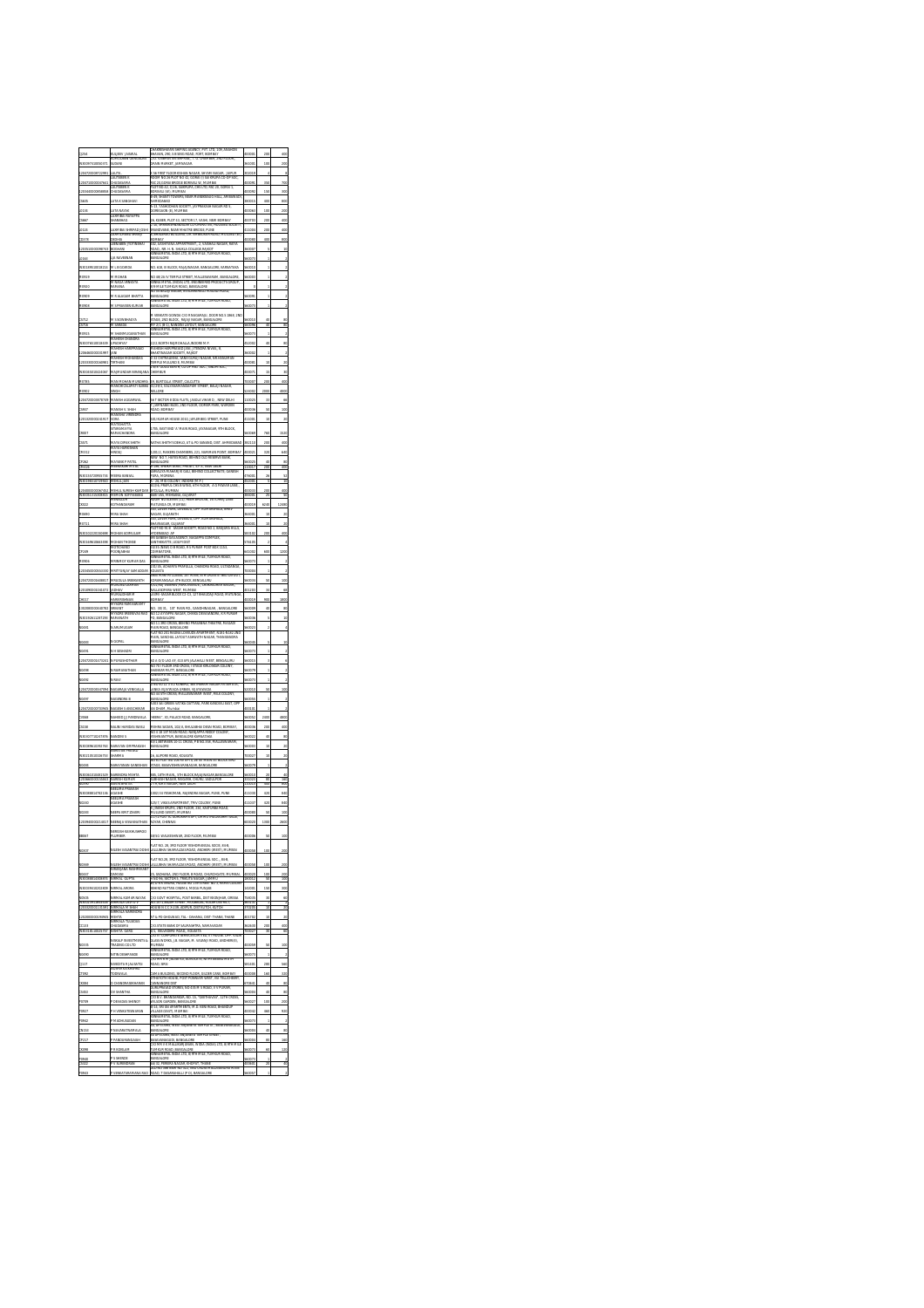|                                                          |                                                                            | VENKATADRI NILAYAM<br>FTH MAIN RO                                                                                                                                                                                               |                      |                       |                            |
|----------------------------------------------------------|----------------------------------------------------------------------------|---------------------------------------------------------------------------------------------------------------------------------------------------------------------------------------------------------------------------------|----------------------|-----------------------|----------------------------|
|                                                          | <b>BALACHANDRA BABU</b>                                                    | MUTHYALANAGAR, BANDAPPA GARDEN, BANGALOI                                                                                                                                                                                        |                      |                       |                            |
|                                                          | ACHUNURI THIRUPATHI                                                        | H NO 1-517, (MDL) CHOPPADANDI, KARIM NAGAR                                                                                                                                                                                      |                      |                       |                            |
|                                                          | ADATH SREEDHARAN<br>w                                                      | <b>/1 NEAR P</b><br>VS INDUSTRIES ICRS. ABIGARE MNRD<br><b>JAMAGONDANA HALLI, BANGALORE</b>                                                                                                                                     |                      |                       |                            |
|                                                          | RISHNAKANT PATE                                                            | 14 GUIARAT SOCIETY, LAXMI NIVIAS SION (WEST)                                                                                                                                                                                    |                      | 120                   |                            |
|                                                          |                                                                            | SSKAYDEE LEASING AND INVESTMENT. PRIVATE LIMITED SS                                                                                                                                                                             |                      |                       |                            |
|                                                          | <b><i>ALLAN SHETH</i></b>                                                  | TOWERS STH O<br>in P<br>$\overline{\mathbf{a}}$<br>MITAL                                                                                                                                                                        |                      | 15                    |                            |
|                                                          |                                                                            | .<br>AT NO 5 SANKET APPARTMENT, BEHIND M J COLLEGE<br>LGACIN, JALGACIN                                                                                                                                                          |                      |                       |                            |
|                                                          |                                                                            |                                                                                                                                                                                                                                 |                      |                       |                            |
|                                                          | 57                                                                         | MLBA                                                                                                                                                                                                                            |                      |                       |                            |
|                                                          | FKAG                                                                       | TAPELO                                                                                                                                                                                                                          |                      |                       |                            |
|                                                          |                                                                            | CAR, BANCALORS                                                                                                                                                                                                                  |                      |                       |                            |
|                                                          | VATHI K                                                                    |                                                                                                                                                                                                                                 |                      |                       |                            |
|                                                          | ATEL AS                                                                    |                                                                                                                                                                                                                                 |                      |                       |                            |
|                                                          | <b>TEL MAH</b>                                                             |                                                                                                                                                                                                                                 |                      |                       |                            |
|                                                          |                                                                            | DERE                                                                                                                                                                                                                            |                      |                       |                            |
|                                                          | OGARU ANNA                                                                 | 4 HA<br>RI HARA RESIDENCY, DAYANAND NAGAR PALTON,                                                                                                                                                                               |                      |                       |                            |
|                                                          | IMADEVI                                                                    | ROSS RDS MALAKPET, HYDERABAD                                                                                                                                                                                                    |                      |                       |                            |
|                                                          | OOJA SIKAWA                                                                | .<br>Dio Purshottam Sikawat, Badlo ka Chowk, Jobi<br>JSHNU KRUPA, PUNE<br>VSHNU KRUPA, PUNE                                                                                                                                     |                      |                       |                            |
|                                                          |                                                                            | S SAMPURNA 14 8TH CROSS: 1090/1214 RACHAVE                                                                                                                                                                                      |                      |                       |                            |
|                                                          |                                                                            | <b>IUTT ROAD, GRINAC</b>                                                                                                                                                                                                        |                      |                       |                            |
|                                                          |                                                                            | ASH-DEEP, GAJRA GEAR COLONY, (MOTI BANGLA)                                                                                                                                                                                      |                      |                       |                            |
|                                                          |                                                                            | 1 MOHINI APPTS, 1ST REST HOUSE ROAD, BAN<br>415 JALVAYU TOWERS SECTOR 56, GURGOAN                                                                                                                                               |                      |                       |                            |
|                                                          |                                                                            |                                                                                                                                                                                                                                 |                      |                       |                            |
|                                                          |                                                                            | -----<br>Mayana<br>Marlal Dayalji and CO, Gola Bidi Works                                                                                                                                                                       |                      |                       |                            |
|                                                          |                                                                            | MANLAL<br>CHHATTISGARH<br>IATIN VILLA, PATEL PADA, DAHANU ROAD                                                                                                                                                                  |                      |                       |                            |
| 12047200                                                 |                                                                            | H.OT NO 962 2 SECTOR 4 D, GANDHINAGAR<br>14 SAHKAR NIKETAN, 202 WADALA, BOMBA<br>11/50A, ETAWAHA BAZAR, KANPUR                                                                                                                  |                      | w                     | Ĥ                          |
| Póé                                                      | MATULLINNUM<br>KAMILA B TOPI<br>RAMOD GUPTA                                |                                                                                                                                                                                                                                 |                      |                       |                            |
| 12029700                                                 |                                                                            | L-11, 3                                                                                                                                                                                                                         |                      |                       |                            |
|                                                          | RANAY SURESH KAPA<br>RANEET SANEEV<br>ANGERA                               | 1901E, MUMBAI<br>ENNAMETAL INDIA LTD, B/9TH M                                                                                                                                                                                   |                      |                       |                            |
|                                                          | MRTHANA U                                                                  | ANGALORE<br>1996 BTH A MA                                                                                                                                                                                                       |                      |                       |                            |
|                                                          |                                                                            | R, BANGALO                                                                                                                                                                                                                      |                      |                       |                            |
|                                                          | RASHANT DATTATRAYA<br>HAT                                                  | G 003 GROUND FLOOR, 'ALEXHYA NEST' NO 127 STH EAST,<br>MAIN ROAD ITI LAYOUT B S K II STAGE,                                                                                                                                     |                      |                       |                            |
|                                                          | AVEEN POONIA<br>AVIN ANNASAHEB                                             | EAR RAILWAY CROSSING, RAJGARH, CHAR<br>/O PRAVIN AND CO PLOT NO E 21, STH LA                                                                                                                                                    |                      |                       |                            |
| 120                                                      | WTIL                                                                       | (OMPLEX, MARKET YARD, SANGLI<br>1-107, BORSALI APARTMENT, NR CAMA HOTEL,                                                                                                                                                        |                      | s                     |                            |
|                                                          | RAVINKUMAR R SHAH<br>REETI N AGGARWALA                                     | OASACIAN                                                                                                                                                                                                                        |                      | 400                   |                            |
|                                                          | REMILA RAMNIKLA                                                            | ASIAN GAMES VILLAGE NEWDELH<br>41<br><b>URAMAKRISHNA SOCIETY, OPP OM CINEMA</b>                                                                                                                                                 |                      |                       |                            |
|                                                          | HETH                                                                       | <i>Hambook</i><br>HMEDABAD<br>VO INDTHI STEEL CORPORATION                                                                                                                                                                       |                      |                       |                            |
|                                                          | <b>BTAM GOEL</b>                                                           | OAD, BANGALORE,<br>IO 1752 "SHANDILYA", 21ST CROS                                                                                                                                                                               |                      |                       |                            |
|                                                          | <b>GYFANK PRAFLI</b>                                                       | AHAKARANAGAR, BANGALORE<br>SARVODAYA PARK SOC, B/S SWAR                                                                                                                                                                         |                      |                       |                            |
|                                                          | <b>JPADIA</b>                                                              | HATAR RD, SURAT                                                                                                                                                                                                                 |                      |                       |                            |
|                                                          | urushottam<br>Hetandas daz                                                 |                                                                                                                                                                                                                                 |                      |                       |                            |
|                                                          |                                                                            | <b>ASH INDERTRES</b><br><b>KHAMCAON</b><br>124 IST CROSS KECHS,<br>ASAWESWARANAGAR<br>ton cran                                                                                                                                  |                      |                       |                            |
|                                                          |                                                                            | <br><b>AETAL IND</b>                                                                                                                                                                                                            |                      |                       |                            |
|                                                          |                                                                            | <b>NGALORE</b>                                                                                                                                                                                                                  |                      |                       |                            |
|                                                          |                                                                            | AL INDIA LTD, 8/9TH N<br>ANGALORE                                                                                                                                                                                               |                      |                       |                            |
|                                                          |                                                                            | IODAYA<br>RA, BAJ                                                                                                                                                                                                               |                      |                       |                            |
|                                                          |                                                                            | AMETAL INDIA LTD. &                                                                                                                                                                                                             |                      |                       |                            |
|                                                          |                                                                            | <b>RAICHIA NES</b><br>MHALAKSHMIPURAM, BANGALORE                                                                                                                                                                                |                      |                       |                            |
|                                                          |                                                                            | <b>ST FLOOR UTTAM APARTMENTS, 32-8 STH N</b><br>$^{2}$ R                                                                                                                                                                        |                      |                       |                            |
| R0716                                                    | ADHAKRISHNAN R                                                             | <b>MALESWARAM</b><br>BANGALORE                                                                                                                                                                                                  |                      |                       |                            |
| RĊ                                                       | MGHAVENDRA BHAT<br>MGHAVENDRA PRASAD                                       | RLF/1/4 BDA FLATS, NANDINI LAYOUT, BANGALORE<br>NO 1752 "SHANDILYA", 21ST CROSS 4TH MAIN, C BLO<br>SAHAKARANAGAR, BANGALORE                                                                                                     |                      |                       |                            |
|                                                          |                                                                            |                                                                                                                                                                                                                                 |                      |                       |                            |
| 80711                                                    |                                                                            |                                                                                                                                                                                                                                 | secon:               |                       |                            |
|                                                          | <b>U LAKSHMI KUMA</b>                                                      | D 77 KAVI NAGAR                                                                                                                                                                                                                 |                      |                       |                            |
|                                                          |                                                                            |                                                                                                                                                                                                                                 |                      |                       |                            |
|                                                          | <br>Xin<br>Kian dasharat<br><b>AEEV MAHEN</b>                              | eelbach Palace, Balaramdurg,<br>201,NAVDURGA CHSLTD, KAKA SOH<br>IEHIND RAM MARUTI ROAD, THANE                                                                                                                                  | 2600                 |                       |                            |
| IN30112716332468<br>1201090400015198                     | <b>A FSH S NARANA</b>                                                      | 5 52, NEHRU VIHAR, KALYANPUR, LUCKNOW<br>12 FLAT 206 JALA PRASHAD, PALACE GUITTAHALLI, 2 E<br>A STREET, BAI                                                                                                                     |                      |                       |                            |
|                                                          |                                                                            | 29TH CROSS STREET, BESANT NACL                                                                                                                                                                                                  |                      |                       |                            |
|                                                          | 1,6                                                                        |                                                                                                                                                                                                                                 |                      |                       |                            |
| 1203320000                                               | V PAMAN SA                                                                 |                                                                                                                                                                                                                                 |                      |                       |                            |
|                                                          | MCESH KUMAR RASTOGI                                                        | 77 182 DOD MOHALLA, MAIN BAZAR, FARIDI<br>ESHAW KUNI, HIGH SCHOOL ROAD, FORBESI<br>KIIN VIILIA, PATEL PADA, , DAHANU ROAD                                                                                                       | men                  | $\mathbf{R}$          |                            |
| IN3013302<br>CAD10                                       | MA BABU AGARWALA                                                           | 17, BHKHAMPUR, LDA COLONY NIS                                                                                                                                                                                                   |                      | 160                   |                            |
| 8072                                                     | MAAKLIMAR A (                                                              | ,KATRA ROAD, ALLAHABAD<br>ENNAMETAL INDIA LTD, 8/9TH                                                                                                                                                                            |                      |                       |                            |
|                                                          | <b>GHALLBHALPATE</b>                                                       | MAGALORE<br>111 AVATAR FLATS, NEAR<br>111 AVATAR FLATS, NEAR                                                                                                                                                                    |                      | 471                   |                            |
|                                                          |                                                                            | UMKEDABAD<br>1 NO 5-72 MASTHIKATTE HI                                                                                                                                                                                           |                      |                       |                            |
|                                                          | <b>ESH ACHAR</b><br>ESHCHANDI                                              | ALLAMUNDKUR<br>9 B KRUSHNARPAN COLC                                                                                                                                                                                             |                      | α                     |                            |
|                                                          | <mark>usabami rathi</mark><br>Walit narawan<br><b>NANI</b>                 | <b>LAGAR, AMRAVATI</b><br>IOB, STH FLOOR, SIM<br><b>JOHU APARTME</b>                                                                                                                                                            |                      |                       |                            |
|                                                          | <b>IAR GL</b>                                                              | ION,<br>UNABHATTI, BOMBA'<br>a                                                                                                                                                                                                  |                      |                       |                            |
|                                                          |                                                                            | VO NAND RAM GUPTA, SADAR BAZAR MI<br>40.818, 8TH "C" MAIN, 11 STAGE, 11 BLOCK                                                                                                                                                   | 6007                 | 200                   |                            |
|                                                          | .<br>WINDRAMMAR<br>WINDRAMMAR<br><b>TARAM GOTARKA</b>                      | NAGAR, BANGALORE<br>D BLOCK VEGA CENTRE, SWARG                                                                                                                                                                                  |                      | ö                     |                            |
|                                                          |                                                                            | SERCE, PUNE<br>FS APART<br>MUMBA                                                                                                                                                                                                |                      |                       |                            |
|                                                          | .<br>Ekhaliakin deka<br>Frhadevi arui                                      | WEST), M<br>20 DAGA<br><b>DURA</b>                                                                                                                                                                                              |                      |                       |                            |
|                                                          |                                                                            | 0285                                                                                                                                                                                                                            |                      |                       |                            |
|                                                          |                                                                            |                                                                                                                                                                                                                                 |                      |                       |                            |
|                                                          |                                                                            |                                                                                                                                                                                                                                 |                      |                       |                            |
|                                                          |                                                                            |                                                                                                                                                                                                                                 |                      |                       |                            |
|                                                          |                                                                            |                                                                                                                                                                                                                                 |                      |                       |                            |
|                                                          |                                                                            | <b>AJMERA</b><br><b>ALSI PLOT</b>                                                                                                                                                                                               |                      |                       |                            |
|                                                          |                                                                            | Y NI<br>OMPLEX<br>SLIRAT,<br><b>GUIARA</b>                                                                                                                                                                                      |                      |                       |                            |
|                                                          |                                                                            | IOSS HRE<br>R LAYO                                                                                                                                                                                                              |                      |                       |                            |
|                                                          |                                                                            |                                                                                                                                                                                                                                 |                      |                       |                            |
|                                                          |                                                                            |                                                                                                                                                                                                                                 |                      |                       |                            |
|                                                          |                                                                            |                                                                                                                                                                                                                                 |                      |                       |                            |
| \$1500                                                   | S DEEPAK                                                                   |                                                                                                                                                                                                                                 | 625001               |                       |                            |
| IN30061010388171                                         | S JAYARAM                                                                  |                                                                                                                                                                                                                                 | 56002                |                       |                            |
| \$1839                                                   | <b>SKIRAN</b>                                                              | 4, YANAKARA LANE, MEENAKSHI KOVIL STREET, MADURAI<br>NO 1043 – 13TH MAIN, STH CROSS – I ST STAGE, I ST PHASE B<br>KENNAMETAL INDIA LTD, B/VTH MILE, TUMKUR ROAD,<br>BANGALORE<br>KENNAMETAL INDIA LTD, B/VTH MILE, TUMKUR ROAD, | 560073               |                       |                            |
| \$1837                                                   | ICER                                                                       |                                                                                                                                                                                                                                 | 0075                 | ï                     |                            |
| \$1403                                                   | SMLOYA                                                                     | MANGALORE<br>MS KAMALA MEDICAL STORES, MD. ALI ROAD, AT-                                                                                                                                                                        |                      |                       |                            |
|                                                          | SMEHTA                                                                     |                                                                                                                                                                                                                                 | $\mathbf{x}$         | 200                   | 400                        |
| CM164                                                    |                                                                            | CENNAMETAL INDIA LTD: 8/9TH MILE: TUMICUR ROAD                                                                                                                                                                                  |                      | ï                     |                            |
| \$1833                                                   | SNMADAN                                                                    | .<br>IO 509/A OUT HOUSE 2ND FLOOR: 7TH MAIN ROAD 4TH.                                                                                                                                                                           | 560073               |                       |                            |
| \$1834                                                   | S VENUGOPALA                                                               | .<br>CROSS ROAD, HANUMANTHA NAGAR, BANGALORE<br>1973, SOUTH END 'D' CROSS, 9TH BLOCK, JAYANAGAR,                                                                                                                                | 560019               |                       |                            |
| CA155                                                    | \$2,48DIN                                                                  |                                                                                                                                                                                                                                 | <b>Sécoso</b>        | 140                   |                            |
| 1301930000545420 SARAM POCARU                            |                                                                            | ANGALORE<br>4 HARIHARA RESIDENCY, PALTON X ROAD, MALAKPET,                                                                                                                                                                      | 500036               | $\overline{2}$        |                            |
| O(152)                                                   | GISHNAMURTHY                                                               | tan<br>Erabad<br>1, Dena Palace, Nahur Village Road, Mulund West<br><b>CMBAY</b>                                                                                                                                                | 400080               | 120                   | 240                        |
|                                                          |                                                                            | BARDIA NIWAS, SHRAWGI PLOT, TOWER CHOWK, AKOLA                                                                                                                                                                                  | 4400                 | $\overline{25}$       | 100<br>2<br>280<br>ï<br>Sà |
|                                                          | 1302310000097686_SAMEER SANJIV BERDIA<br>IN30057210018487_SANDRA FERNANDEZ |                                                                                                                                                                                                                                 | 600016               |                       | 18                         |
| IN30023914801149                                         | SANDYA SHANKAR                                                             |                                                                                                                                                                                                                                 | 560067               | 100                   | 200                        |
| IN30058910061587                                         |                                                                            | 000 <u>(OLD 339), M.K N.ROAD, ALAMDUR, CHEMMA</u><br>E 401, ALPINE VIVA APARTMENTS, SEEGEHALLI, KADUGODI<br>POST, BANGALORE<br>10 C, SUPRITA, APARTMENTS, POCKET A/6, PASCHIM VIHAR,                                            | 110063               |                       |                            |
|                                                          | .<br>Sangeeta Coomarsushil.<br>SANJAY DANI<br>SANJAY MANTRY                | - Ru-,<br>OST, BANGAL-<br>OC, SUPRITA 7<br>IEW DELHI<br>- 104, <u>- SECTOR</u><br>25 KARANCHIKHANA, KANPUR                                                                                                                      | 201301<br>ceop       | œ                     | 200<br>134                 |
| IN30112716143432<br>1202300000887258<br>IN30055610025403 | <b>AY MANTRY</b>                                                           | I, KARACHI KHANA, KANPUR<br>E NO 18 1 OPP MICROWAVE, TOWER WIRELESS COLONY<br><b>JOUSE!</b>                                                                                                                                     | 800                  | 33                    | 6é                         |
| 1204720006241603 SANJAYTAUNK<br>CB199                    | SANJEEV BANSAL                                                             | IVARD, NO 50, BILASPUR<br>18 C GREENVIEW APARTMENTS, SECTOR 15A, NOIDA, U.P.,                                                                                                                                                   | 495004<br>$^{\circ}$ | $\overline{1}$<br>300 | ź<br>600                   |